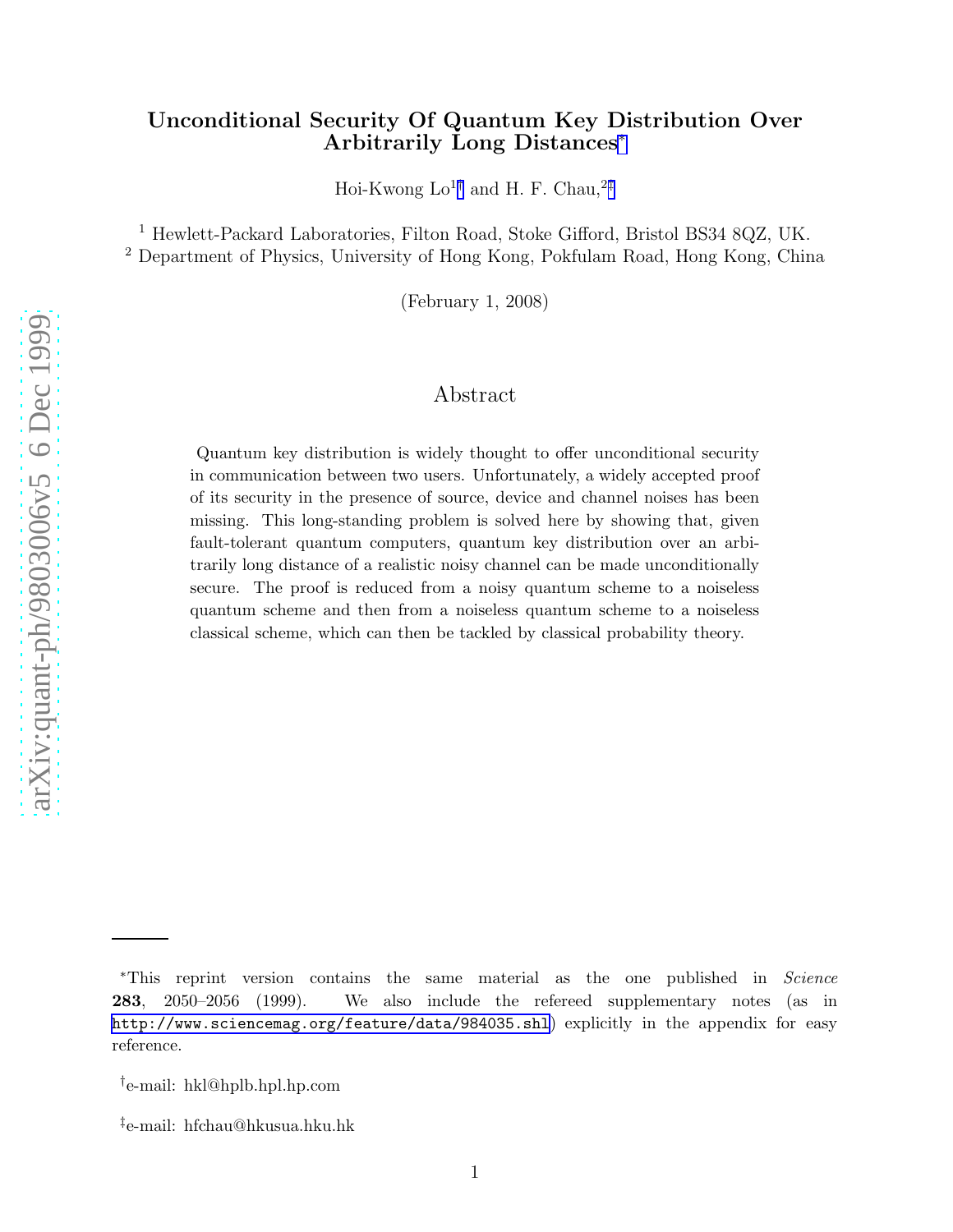The art of secure communication — cryptography — has a long history. Before two parties can communicate securely, they often must share a secret random string of numbers (a key) for encryption and decryption. The secrecy of the message depends on the secrecy of the key. A problem in conventional cryptography is the key distribution problem: In classical physics, there is nothing to prevent an eavesdropper from monitoring the key distribution channel passively, without being caught by the legitimate users.

Quantum key distribution (QKD) (1-5) has been proposed as a solution to the problem. The quantum no-cloning theorem states that it is impossible to make an exact copy of an unknown quantum state  $(6)$ . Thus, it is generally thought that eavesdropping on a quantum channel will almost surely produce detectable disturbances. The two users can, therefore, use part of their quantum signals to test for eavesdropping. Only when the error rates are acceptable will they use the quantum signals to generate a key. Thus, the two users (commonly called Alice and Bob) have the confidence that if an eavesdropper (commonly called Eve) has a nonnegligible amount of information on the final key, she will almost surely be caught, even if she has infinite computing power and access to a quantum computer. Incidentally, several recent experiments have demonstrated the feasibility of QKD over tens of kilometers (7).

"The most important question in quantum cryptography is to determine how secure it really is " (8, p.16). QKD is widely claimed to provide perfect security. However, this viewpoint has been under renewed scrutiny for two reasons. First, contrary to well-known claims of unconditional security (9), a class of other quantum cryptographic schemes, including so-called quantum bit commitment and quantum one-out-of-two oblivious transfer, has recently been shown to be insecure (10) . Cheaters can defeat these schemes by a subtle application of the well-known Einstein-Podolsky-Rosen (EPR) paradox (11) and by delaying their measurements. These "no-go" theorems not only shattered the long-standing belief in the security of those schemes, but they also undermined the confidence in QKD itself. Second, a convincing and rigorous proof of the security of QKD has been missing despite extensive investigations (12-15). Thus, the foundation of quantum cryptography has been shaky. Here, we solve this long-standing problem by proving that, given quantum computers, QKD can be made unconditionally secure over arbitrarily long distances.

A rigorous proof of the security of a QKD scheme requires the explicit construction of a procedure such that, whenever Eve's strategy has a nonnegligible probability of passing the verification test by Alice and Bob, her information on the final key will be exponentially small (16-17). This procedure must be secure and efficient, even when Alice and Bob use imperfect sources and devices and share a noisy quantum channel.

Most analyses on the security of QKD have dealt with single-particle eavesdropping strategies (12), with immediate or delayed measurements, as well as the so-called collective attacks (13), in which Eve brings each signal particle into interaction with a separate probe system but then, after hearing the public discussion between Alice and Bob, measures all probes together. Security against the most general type of attack, the so-called joint attack, has been investigated by Deutsch *et al.* and also by Mayers. The discussion by Deutsch *et al.* was restricted to the special case of perfect devices (14). It introduced the concept of quantum privacy amplification, based on a process called entanglement purification, which was studied by Bennett, DiVincenzo, Smolin and Wootters (BDSW) (18). Earlier versions of Mayers' proof (15) have not been accepted as definitive. His most recent version of the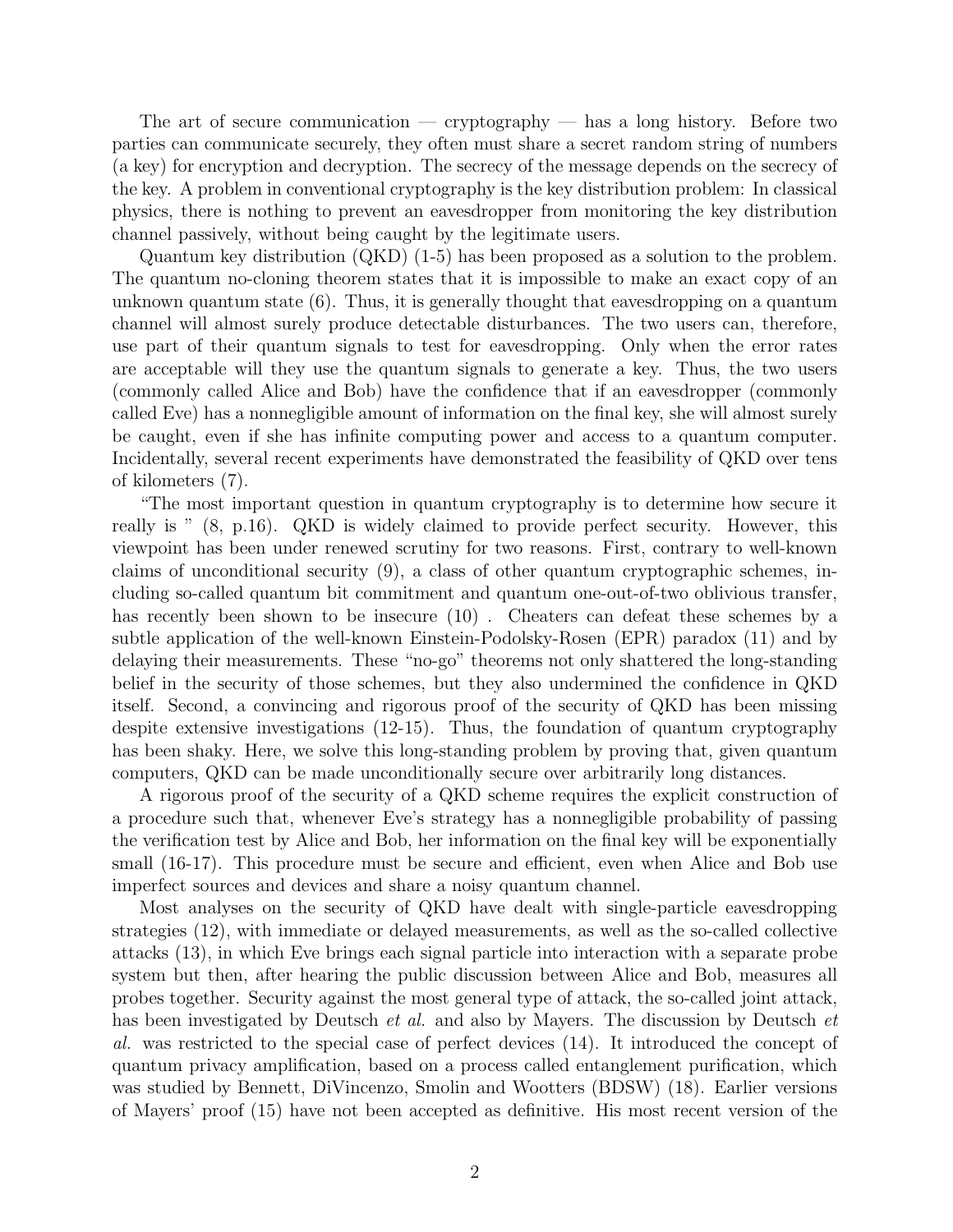proof is more detailed and complex (19). He proposes a proof of security of the Bennett and Brassard (BB84) (2) scheme against joint attacks in the presence of detector and channel noise but with an ideal trusted single-photon source. Our current work and work by Mayers (19) are contemporaneous and independent. They differ greatly in their premises, methods and consequences: (i) Mayers' work deals with the standard BB84 QKD protocol (2) for preparation, transmission, and measurements of nonorthogonal states. His approach does not require Alice and Bob to have a quantum computer, although Eve may have one. In contrast, our proof applies to a new QKD protocol, involving fault-tolerant sharing and purification of so-called EPR pairs, and requires that Alice and Bob have quantum computers. (ii) Mayers' work (19) assumes an ideal single-photon or EPR-pair source, thus disallowing a beam-splitter attack. [A testing procedure for an allegedly ideal EPR-pair source from an untrusted vendor has recently been suggested by Mayers and Yao (20).] In contrast, our work allows the reception of untrusted imperfect quantum signals from the channel  $(21)$ . (iii) Our proof and protocol allow QKD to be securely extended over arbitrarily large distances through a chain of insecure relay stations. A similar extension of BB84 in Mayers' proposed proof would require secure relay stations, to which Eve does not have access. (iv) Our proof is conceptually simpler. (v) Our techniques have widespread applications outside QKD.

Why is a proof of security of QKD so difficult? In a joint attack, Eve treats the whole sequence of quantum signals as a single entity. She couples this entity with her probe and then unitarily evolves the combined system. She forwards a subsystem to Bob and keeps the remaining subsystem for eavesdropping purposes. Eve can use any unitary transformation she likes, and yet, a secure QKD scheme must defeat all of them. Moreover, Eve may attempt to mask her presence by attributing the errors caused by her eavesdropping attack to normal transmission noise. Furthermore, because the particles are now generally entangled with each other, a naive application of classical probability theory may lead to fallacies [See the EPR paradox  $(11)$ .

Despite these apparent difficulties, we show that it is possible to distinguish a malicious Eve from noise. Moreover, it is possible to use classical probability theory to establish the security of QKD.

Techniques and importance of results. Assuming that users have access to quantum computers, we show the security of QKD by a reduction in two steps. The central theme of the first step is to reduce the noisy quantum scheme (imperfect devices, noisy channels, storage errors, and so forth) to a noiseless quantum scheme. We do this by combining the ideas of "quantum repeaters" (22,23) and fault-tolerant quantum computation (FTQC) (24,25). Although these are existing ideas in the field, we make the nontrivial observation that they can be combined and applied to QKD to distinguish noise from a malicious Eve. In particular, we note that knowing the error syndrome does not help an eavesdropper. Therefore, we can give an eavesdropper full control of the quantum repeater stations without compromising security.

Even in a noiseless quantum scheme, Alice and Bob are required to verify that the particles are untampered by Eve. Things will be easy if one can apply classical arguments to solve this quantum problem at hand. However, as illustrated by the EPR paradox, naive classical arguments often lead to fallacies. The most important technical contribution of this paper is our second theme — reducing the noiseless quantum verification scheme to a classical one. Finally, we establish the security of the classical verification scheme by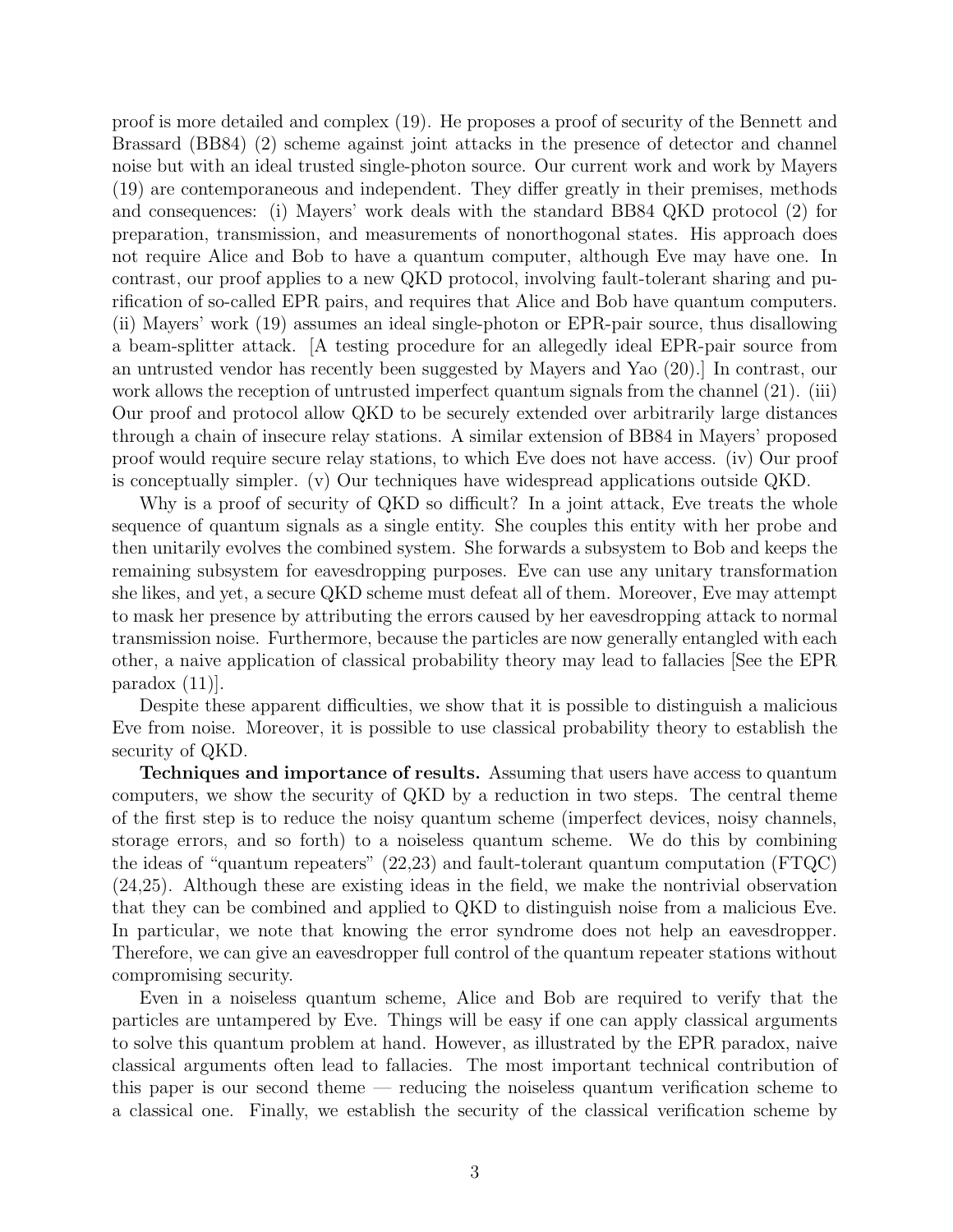classical probability theory. The security of the quantum scheme then follows.

The use of classical arguments in our quantum problem allows us to simplify our discussion greatly. We emphasize that the validity of this usage is highly paradoxical. Classical arguments work in our quantum problem because all the observables  $O_i$ 's under consideration are diagonal with respect to a single basis  $\mathcal{B}$ . In more detail, let us consider the observable  $M$ , which represents a complete von Neumann measurement along the same basis  $\mathcal{B}$ . Because all of the  $O_i$ 's under consideration are diagonal with respect to  $\mathcal{B}$ ,  $M$  commutes with all the observables  $O_i$ 's. Therefore, the measurement M along basis  $\mathcal{B}$  will in no way change the outcome of the subsequent  $O_i$ 's. Without any loss of generality, one can imagine that such a complete von Neumann measurement M is always performed before the measurement of subsequent  $O_i$ 's. In other words, the initial state of the quantum system is simply a classical mixture of eigenstates of  $M$ , and hence, classical arguments carry over to the quantum case. We remark that the  $O_i$ 's that we consider are coarse-grained observables (observables with degenerate eigenvalues) rather than fine-grained observables (observables with nondegenerate eigenvalues).

Quantum-computational protocols. The execution of our secure QKD scheme requires large-scale quantum computers for both error correction and verification. Building such computers is a technological feat that is far beyond our current technology. However, all existing QKD security analyses require some idealization also. In an actual experimental implementation of polarization-coding BB84 (a standard "prepare-and-measure" P/M scheme) over a substantial distance (say 40km) of a lossy quantum channel using coherent states, Eve may, in principle, break the system completely by a generalized beam-splitting attack (26). This is so even when the bit error rate of the quantum signals is strictly zero.

Quantum-computational protocols like ours are worthy of analysis for several reasons. First, unlike the usual P/M schemes, they extend the range of secure QKD to arbitrarily long distances even with insecure quantum repeaters. Second, when implemented over a noisy channel without repeaters, it is conceivable that they can tolerate a higher noise level than a standard  $P/M$  scheme. Third, a proof of security and the tradeoff between noise and key rate are much easier than those for P/M schemes. Indeed, our scheme provides a conceptually simple and rigorous proof of the security of QKD without the full complexity of a P/M scheme.

EPR pairs. Before we report our QKD scheme in detail, let us first recapitulate the usefulness of an EPR pair, that is, a singlet state  $\frac{1}{\sqrt{2}}$  $\frac{1}{2}(|\uparrow\downarrow\rangle - |\downarrow\uparrow\rangle)$  of a pair of quantum bits (qubits) (27) in QKD. If two members of an EPR pair are measured along any common axis, each member will give a random outcome, and yet, the outcomes of the two members will always be antiparallel. This spooky action at a distance defies any simple classical explanation and is at the core of EPR paradox (11).

Now, suppose two distant users share  $R$  EPR pairs. Then, the random outcome of measurement along a common axis generates an R-bit key between them. The laws of quantum physics assure that the key is truly random and that Eve cannot have any information on its value. Indeed, the two lemmas in supplementary material (available at www.sciencemag.org/feature/data/984035.shl ) [that is, Supplementary Note 2 in this reprint version] show that, to generate an almost perfectly secure R-bit key, Alice and Bob only need to share R EPR pairs of almost perfect fidelity  $(28)$ . Therefore, all we need for secure QKD is a way for Alice and Bob to share EPR pairs and to verify that, indeed, they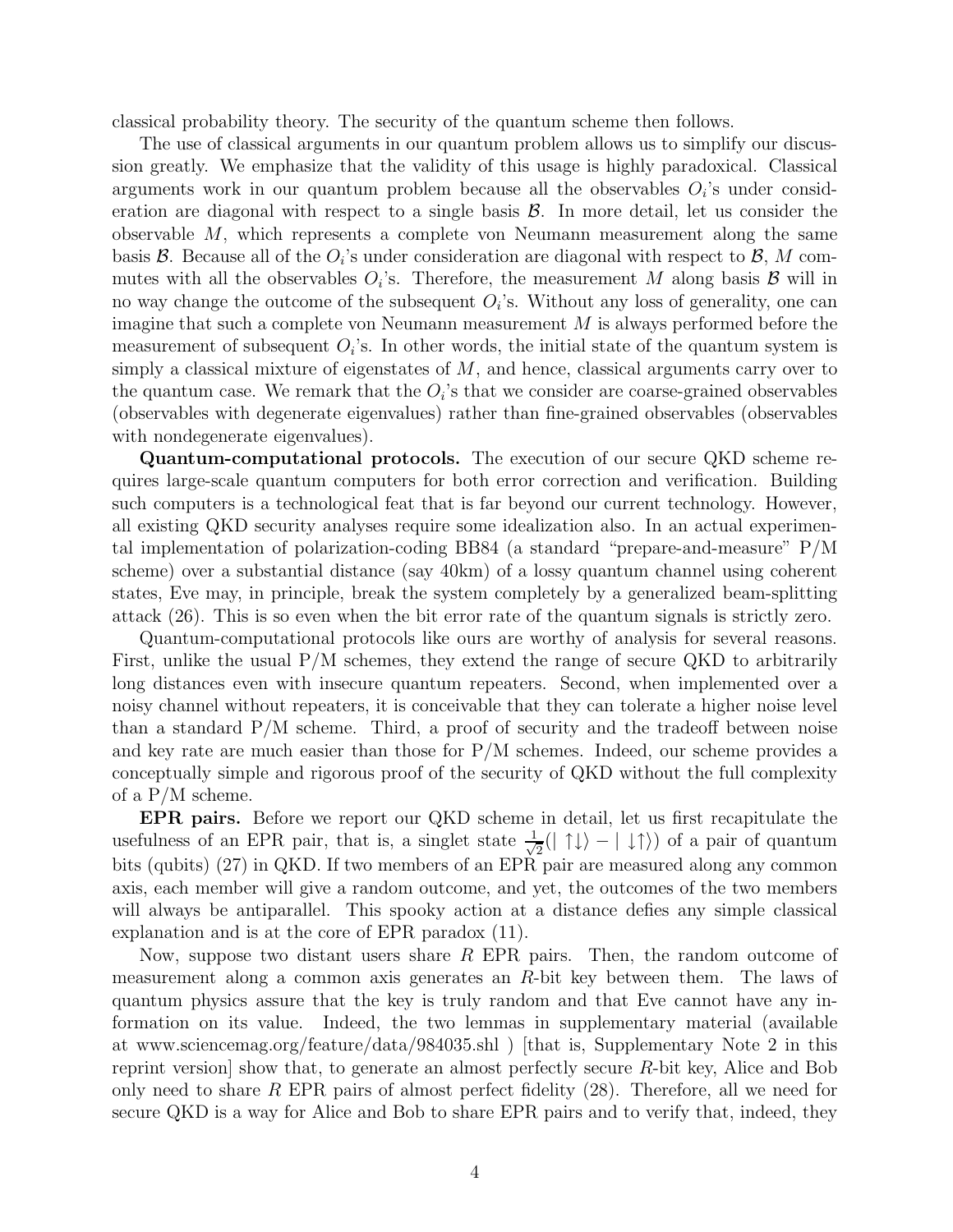are EPR pairs. We focus on these EPR distribution and verification problems. There are two issues that Alice and Bob have to address: noise and Eve.

Reduction to a noiseless scheme. One can classify errors in an EPR-pair distribution process into four types. First, the quantum communication channel between Alice and Bob is generally noisy. Second, the EPR source may be imperfect in itself. Third, errors may occur during the storage of quantum information. Fourth, errors may also occur during computation; because elementary gates and measuring devices for quantum computation are generally imperfect, gate errors and measurement errors may arise.

The last three types of errors can be fixed by recently developed quantum error correction (29) and fault-tolerant quantum computation (FTQC) (24,25) techniques. In particular, there is a "threshold result" in FTQC: Assuming an independent noise model and that the error rates for each primitive computational gate and for each time step of storage are smaller than some positive threshold values, one can perform arbitrarily long quantum computations with an arbitrarily high fidelity (25). The essence of FTQC is to defeat errors by encoding quantum states in quantum error-correcting codes (QECC) and then performing quantum computation on the encoded states.

Quantum repeaters. We must consider the first type of noise — channel noise. If the quantum communication channel is very noisy (for example, it is very long), we cannot apply the threshold result in FTQC to combat quantum communication errors. Fortunately, the idea of quantum repeaters has been proposed as a much more efficient way of correcting quantum communication errors (23). The idea is summarized as follows .

Given impure EPR pairs shared between two distant observers, they can apply local operations and classical communication to distill a smaller number of higher fidelity EPR pairs in a procedure known as entanglement purification (18). However, for distances much longer than the coherence length of a noisy quantum communication channel, the probability that a quantum state will remain error-free is exponentially small. Therefore, the fidelity of transmission is so low that standard purification methods are not applicable.

Quantum repeaters are essentially simple quantum computers installed throughout a quantum communication channel. They are used to divide the channel into shorter segments, which are then purified separately, before they are connected. The number and locations of quantum repeaters are chosen so that it is possible to create EPR pairs with sufficiently high fidelity between the two ends of each segment. After creating EPR pairs that are shared between the two ends, one applies entanglement purification by using quantum repeaters. This will, at the cost of discarding some pairs, increase the fidelity of the remaining pairs. Afterwards, EPR pairs shared between various segments are connected together by "quantum teleportation" (30). Indeed, a highly efficient procedure involving a sequence of entanglement purification and teleportation has been devised that allows the reliable sharing of EPR pairs between two arbitrarily distant locations (23).

Three important remarks are in order. First, with two-way classical communication, quantum repeaters can greatly improve the yield of distillation (18,23) over the standard fault-tolerant circuits. Second, even highly imperfect quantum repeaters can do the job very well: It has been argued  $(23)$  that an error rate in the percent level is readily tolerable. Third, a strength of our approach is that, assuming perfectly reliable local quantum operations by Alice and Bob, one can actually calculate the threshold value for tolerable noise between two adjacent quantum repeaters. For example, in the case of a depolarizing channel, it is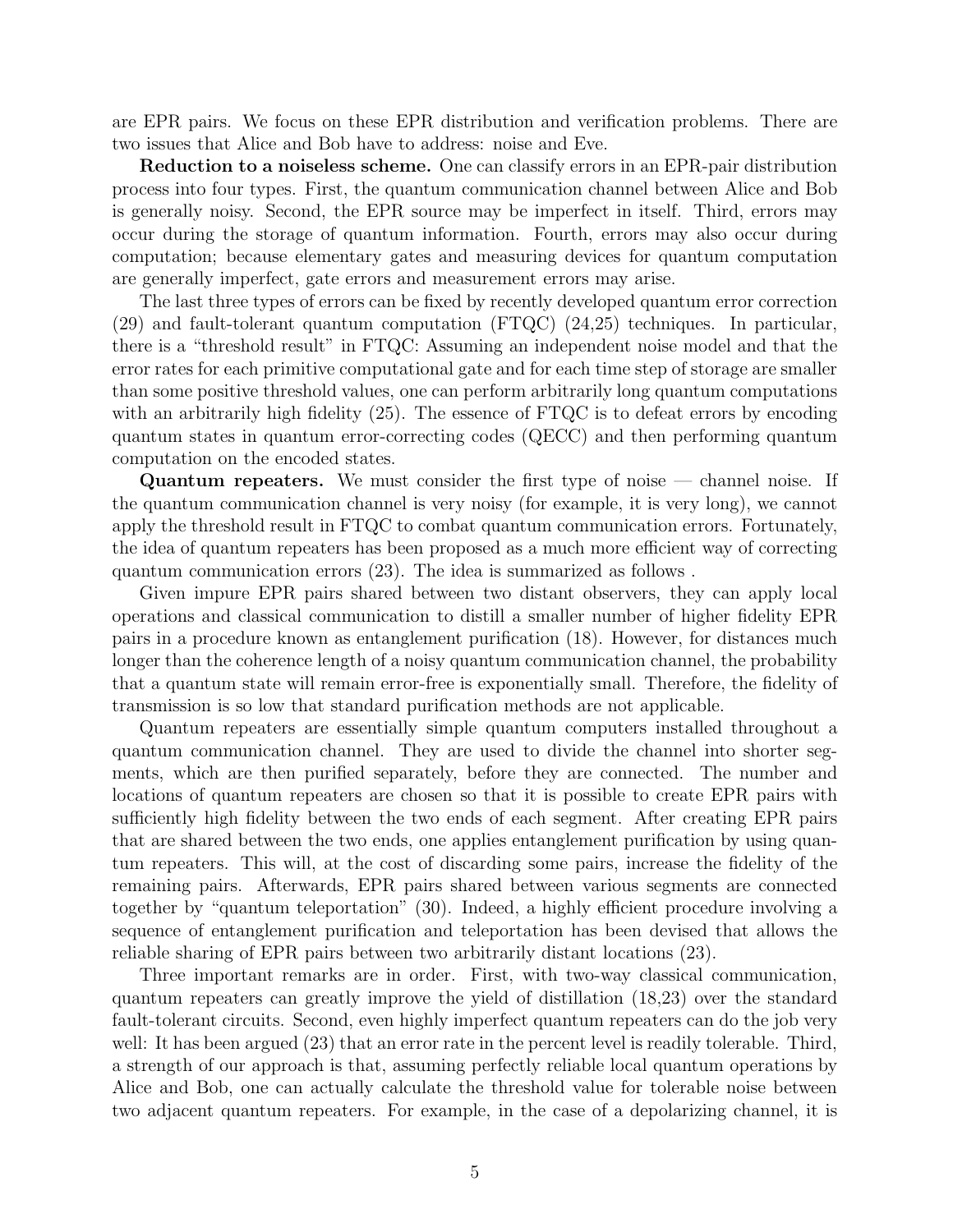known that a fidelity of 1/2 is the threshold value (18).

With quantum repeaters and FTQC, the usual threshold result can be extended to distributed quantum computation over a realistic noisy quantum channel (31). In other words, any distributed quantum algorithm, including the EPR-pairs distribution process, that works in the noiseless case can always be extended to the noisy case.

Error syndrome contains no useful information for an eavesdropper. We make the most generous assumption that Eve completely controls the quantum repeaters and the quantum communication channel. Alice and Bob need only trust their own quantum computers and authenticated classical messages from each other. There is a subtlety for us to address. If Eve follows the correct procedure, she will not be caught. However, she does learn about the error syndrome (that is, the pattern of measurement results) generated during a FTQC, which allows the error-correction apparatus to correct a corrupted state to a former value. So, the question is Can the error syndrome tell her anything useful about the state? The answer is"no" because of the following. Mathematically, each of Alice and Bob's state can be written as a tensor product of the logical qubits (which actually contain the quantum information) and the ancillary qubits (which contain the error syndromes) (32); that is, the wave function  $|\Psi\rangle$  can be written as  $\sum_{i,j} c_{ij} |a_i\rangle_L \otimes |e_j\rangle_A$ , where subscripts L, A, i and j represent the logical qubits, the ancillary qubits, the logical state (in some orthonormal basis), and the error syndrome, respectively, and  $c_{ij}$ 's are some complex coefficients. (In reality, Alice and Bob's system is generally entangled with Eve's probe. However, this does not change the essential point of our argument.) Because of FTQC, although the state of the ancillary qubits evolves unpredictably over time, the state of the logical qubits will, with a very high fidelity  $[1 - O(e^{-\ell})$  for some arbitrarily chosen  $\ell > 0$  (33)], follow the desired computation and remain unaffected by the errors. As long as the gate error rate and storage error rate are sufficiently small, the subsequent verification and key generation steps can be thought of as being performed solely on the logical qubits. In other words, the ancillary qubits decouple from the verification step. Accordingly, we shall ignore the ancillary qubits and focus only on the logical qubits.

If there is no appreciable eavesdropping, the logical qubits will represent the desired state. Of course, an honest Eve can learn as much as she likes about the error syndrome. The general theory of QECC tells us that the error syndrome contains absolutely no information about the encoded quantum state (29).

In summary, we have reduced the proof of security of our noisy QKD (or EPR delivery) scheme to that of a noiseless one. Now, we focus on the noiseless scheme.

The goal of verification. To make sure that there is no substantial eavesdropping, Alice and Bob must verify that the state of the logical qubits is, indeed, that of N EPR pairs. Without any loss of generality, we can allow Eve to not merely act on the N EPR pairs while they are being shared but to actually prepare them in an arbitrary state of her choosing and then give them to Alice and Bob (14). She claims that they are perfect EPR pairs. Alice and Bob will be happy to sacrifice a small number  $m$  of those pairs to verify Eve's claim. If any one of the  $m$  tested pairs fails the test, then all the  $N$  pairs are discarded. However, if all the m pairs pass the test, the remaining  $N - m$  pairs will be accepted as singlets and used to generate the key. The goal of the verification is for Alice and Bob to make sure that Eve has a very small probability of cheating successfully. By cheating successfully, we mean that the m tested pairs pass the verification test and yet the remaining  $N - m$  pairs, if given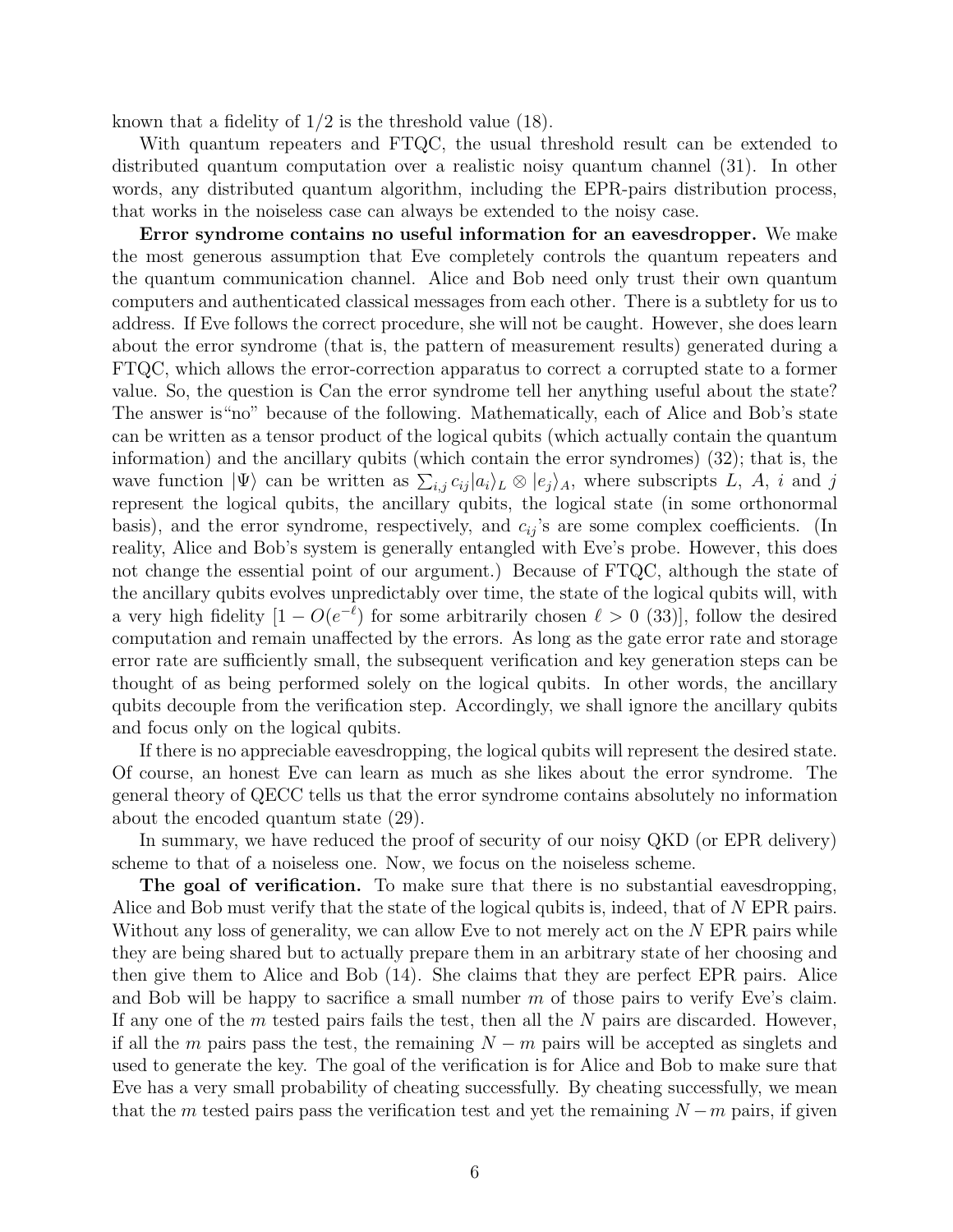a yes or no test of being  $N - m$  singlets, will give "no" as an answer (34).

The security of our quantum verification scheme will automatically guarantee the security of the corresponding QKD scheme [refer to (28) for an explicit bound on Eve's information]. We will now consider the security of our quantum verification scheme.

Essentially, what Alice and Bob are trying to do is to distinguish singlets from triplets. Although there is no way for Alice and Bob to do so with certainty using only local operations and classical communication, they can do so with a very high probability.

The goal of a quantum verification scheme is to verify that the state of the  $N$  pairs is, in fact, N singlet. A direct testing of a random subset of EPR pairs requires an exponential amount of resources in term of the security parameter  $k$ , where the probability for Eve to cheat successfully is, at most,  $e^{-k}$ . Direct testing of a random subset is, therefore, not an efficient verification scheme. To understand this point, suppose Eve cheats by inserting a single nonsinglet among the  $N$  pairs and only  $m$  random pairs are tested by Alice and Bob. There is a probability  $\frac{N-m}{N}$  for this nonsinglet to remain untested. Consequently, Eve has at least a probability  $\frac{N-m}{N}$  of cheating successfully. To prevent this from happening, it is necessary for m to be of order N. Even when m equals  $N-1$ , the probability for Eve to cheat successfully is still at least  $1/N$ . For this to be exponentially small in k, the number of photons transmitted  $N$ , must be exponentially large in  $k$ .

A much more efficient way of verifying a quantum state exists. It is due to the randomhashing idea by BDSW (18). (BDSW proposed it for error correction, but here we use it for verification.) It is in the same spirit of a classical random-hashing scheme which we will now describe.

A classical verification scheme. Imagine a game in which Eve locks an N-bit string x in a box and Alice and Bob are allowed to ask a small number  $m < N$  of "fair" questions about it, which Eve must answer truthfully. A fair question is a yes or no question whose answer is "yes" for exactly half of all N-bit strings. Thus, Is the first bit 1? and Are the first and third bits equal? are fair questions, but Are all the bits 1's? is unfair. If all of Eve's answers are consistent with the assumption that the string  $x$  is all 1's, Alice and Bob must "accept" the string. Otherwise, Alice and Bob must "reject" the string. Finally, Eve opens the box and shows Alice and Bob the string to prove that she has answered faithfully. Eve wins if the string is not all 1's and yet Alice and Bob have accepted the string. [Alice and Bob win if the string is not all 1's and they have rejected the string. If the string is, in fact, all 1's, the game is a draw.]

If Alice and Bob ask only single-digit questions of the form Is the kth bit a 1? then Eve has a good chance of winning by choosing a string with a single 0 at a random location. However, if Alice and Bob instead ask Eve about the parities of random subsets of the bits, they quite likely catch any string that is not all 1s.

For example, if the unknown string is  $x = 1101$  and Alice and Bob choose a subset consisting of the second and third bits (this can be represented conveniently by an index string  $s = 0110$ , the parity  $x \cdot s$  is 1. This test reveals that x is not all 1's, since an all-1's four-bit string would have had parity 0 on this subset. More generally, the parity of a subset s of the bits in a string x is the inner product, or modulo-2 sum of the bit-wise AND of strings x and s, and it is denoted by  $x \cdot s$ . In this example,  $x \cdot s = 1 \cdot 0 + 1 \cdot 1 + 0 \cdot 1 + 1 \cdot 0 = 1$ (mod 2). The probability that two different strings give the same answer for m iterations of random parity check is no more than  $2^{-m}$  (18). Thus, by checking only a few subset parities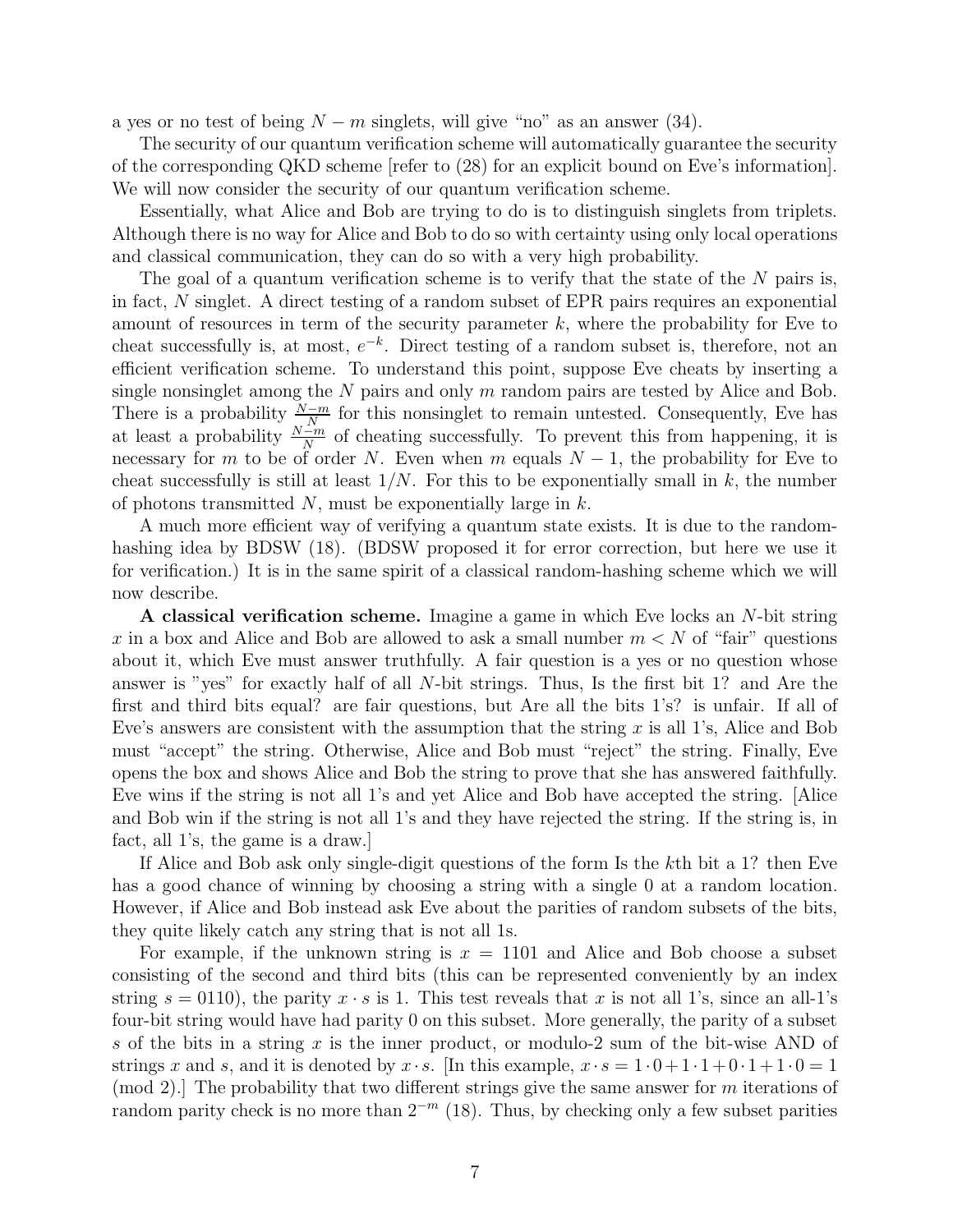(say 20), Alice and Bob can reduce their chance of accepting an  $x$  that is not all 1s to less than one in a million.

Eve must not know the index strings beforehand. Otherwise, she could always cheat successfully, in a similar way as a smuggler who knows beforehand which of the several bags a customs inspector will open in an airport. Indeed, because the string has N bits and there are only  $m$  constraints (generated by  $m$  rounds of parity verification), there are clearly exponentially many ( namely,  $2^{N-m}$ ), strings that will pass the test. However, because Eve does not know the index strings beforehand and because the index strings are chosen randomly, Eve effectively has to put her bet on a single string without prior knowledge. We see from the last paragraph that any string  $x \neq 11 \cdots 1$  chosen by Eve has only an exponentially small probability  $(2^{-m})$  of passing the verification test.

Our quantum verification scheme. Now, we construct an efficient quantum verification scheme that is similar to the classical verification scheme that we have just described. Consider the so-called Bell basis,  $\Psi^{\pm}$  and  $\Phi^{\pm}$ , where

$$
\Psi^{\pm} = \frac{1}{\sqrt{2}} (|\uparrow \downarrow \rangle \pm |\downarrow \uparrow \rangle) \tag{1}
$$

and

$$
\Phi^{\pm} = \frac{1}{\sqrt{2}} (|\uparrow \uparrow \rangle \pm |\downarrow \downarrow \rangle). \tag{2}
$$

With the convention in  $(18)$ , Bell basis vectors are represented by two classical bits

$$
\Phi^+ = \tilde{0}\tilde{0},
$$
  
\n
$$
\Psi^+ = \tilde{0}\tilde{1},
$$
  
\n
$$
\Phi^- = \tilde{1}\tilde{0},
$$
  
\n
$$
\Psi^- = \tilde{1}\tilde{1}.
$$
  
\n(3)

(Because Bell basis vectors are maximally entangled, one should never think of them as direct product states.) A complete basis for N-ordered pairs of qubits (what we shall call N-bell basis) consists of products of Bell basis vectors, each of which is described by a 2Nbit string. In the absence of an eavesdropper, Alice and Bob share N singlets, whose state is described by a 2N-bit string of 1's,  $|11 \cdots 1\rangle$ .

What happens when there is an eavesdropper? Recall that we allow Eve to not merely act on the N EPR pairs while they are being shared, but to actually prepare them in an arbitrary state of her choosing and then give them to Alice and Bob. The pairs may be entangled among themselves as well as with a probe in Eve's hands (14). A system described by any mixed state can be equivalently described by a pure state of a larger system consisting of the original system and an ancilla (10,14). As discussed by Deutsch *et al.* (14), by considering the larger system instead, we shall, without a loss of generality, consider that Eve prepares a pure state

$$
|u\rangle = \sum_{i_1, i_2, \cdots, i_N} \sum_j \alpha_{i_1, i_2, \cdots, i_N, j} |i_1, i_2, \cdots, i_N\rangle \otimes |j\rangle, \tag{4}
$$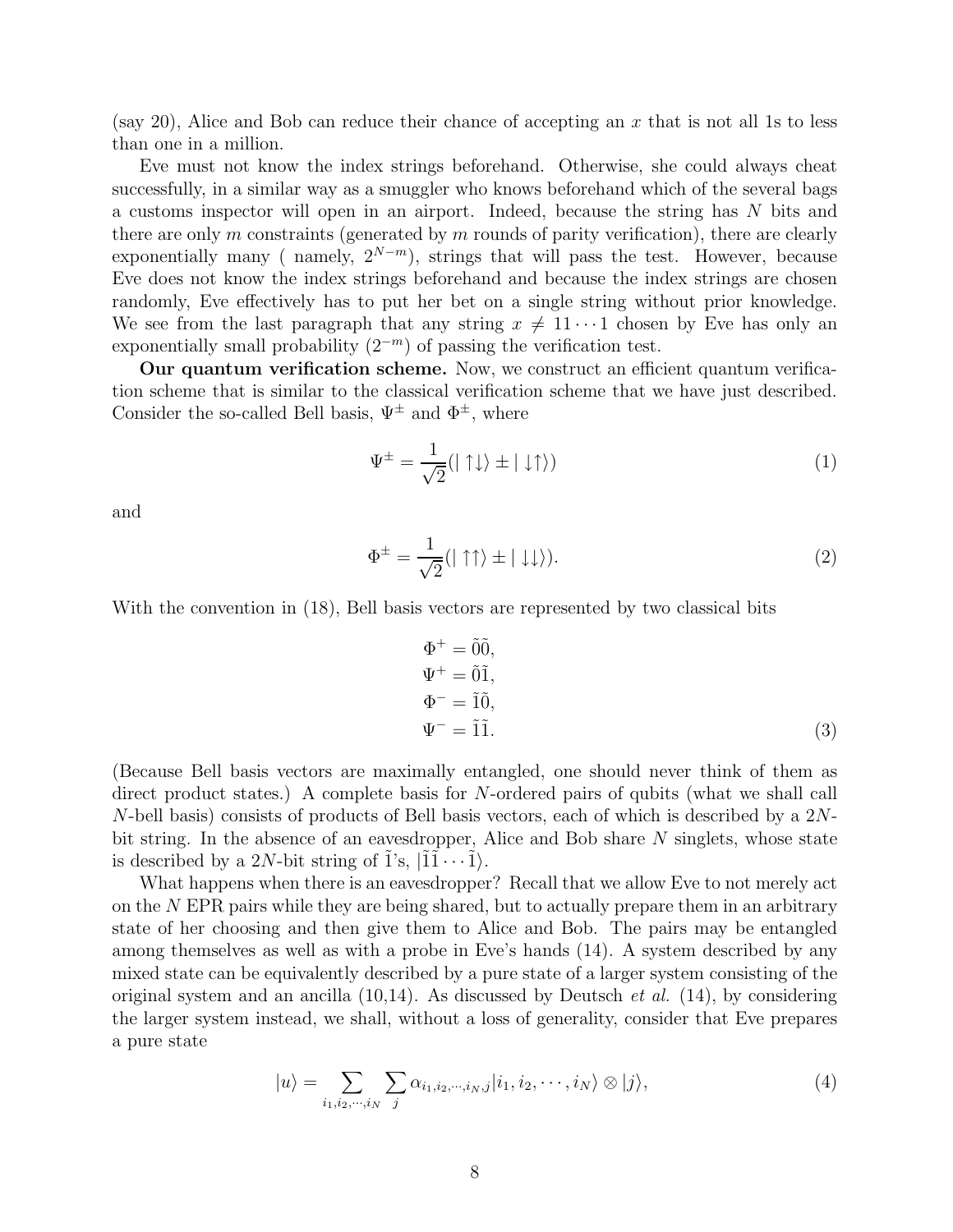where  $i_k$  denotes the state of the kth pair, which runs from  $\tilde{0}\tilde{0}$  to  $\tilde{1}\tilde{1}$ ,  $\alpha_{i_1,i_2,\dots,i_N,j}$ 's are some complex coefficients, and the  $|j\rangle$  values form an orthonormal basis for the ancilla. Each state  $|u\rangle$  represents a particular cheating strategy chosen by Eve.

The goal of a quantum verification scheme is to verify that the string describing the state of the  $N$  pairs is, in fact, all 1's. We now construct an efficient quantum verification scheme based on the quantum random-hashing idea by BDSW (18). BDSW showed that one can compute the parity of any subset of the 2N-bit string by using local operations and classical communication only (35). The parity is "collected" into a single destination pair; it is determined by the outcomes of measurements performed on that pair, which has to be discarded afterward. More specifically, the parity is found by noting whether the measurement outcomes on the two members of the destination pair are parallel or antiparallel.

If Eve prepares a classical mixture of products of Bell states, it is not too difficult to show that classical arguments apply directly to the quantum verification problem and Eve's probability of cheating successfully is negligible [see (36) for details].

Why do classical arguments work for a quantum problem? However, instead of preparing a classical mixture of products of Bell states, in the most general eavesdropping strategy as shown in Eq.4, Eve prepares a general state, which is entangled with her probe. The big question is Can Eve prepare a more general state to enhance her probability of cheating successfully? The crux of our paper is the following claim: If Eve prepares a general state to cheat in the BDSW random-hashing verification scheme, her probability of cheating successfully will be exactly the same as in the situation when she premeasures that state along the N-Bell basis before handing it over to Alice and Bob. In other words, a general state offers no advantage over a mixture of products of Bell states. With this quantum to classical reduction result, (36) applies to any eavesdropping strategy. This proves that Eve's probability of cheating successfully is negligible and our QKD scheme is secure against all possible attacks.

**Proof of our claim.** Consider the following observables on a state  $|u\rangle$  of N pairs of qubits shared between Alice and Bob. We define these observables by their actions on the  $2^{2N}$  N-Bell states, which form a complete basis. Let W, defined by  $W|w\rangle = w|w\rangle$ , be the observable that gives the  $2N$ -bit string representing the state w in BDSW notation. For any index string s, let  $Q_s$ , defined by  $Q_s|w\rangle = (s \cdot w)|w\rangle$ , be the observable that gives the parity of the subset s of the bits. Finally, let  $R = |11 \cdots 1\rangle \langle 11 \cdots 1|$  be the projector onto a state of N singlets. All the above operators refer to a single basis (namely, the N-Bell basis). Because all the observables  $(R, W \text{ and } Q_s)$  are simultaneously diagonalizable with respect to the N-Bell basis, R and all the  $Q_s$  values commute with W. Therefore, neither the value of R nor any of the  $Q_s$  values are affected by a prior measurement of W. In other words, for any state  $|u\rangle$  that Eve might have supplied, neither the sequence of subset parities measured in the verification stage nor the result of the final hypothetical measurement of  $R$  would have been affected if Eve had pre-measured  $|u\rangle$  in Bell basis (that is, made a measurement of W) before handing the state to Alice and Bob. Incidentally, the fact that a premeasurement does not change the outcomes of some subsequent measurements is highly reminiscent of work by Griffiths and Niu (37).

**Subtleties in our proof.** The following example illustrates the computation of parities and the subtleties involved. Suppose Alice and Bob share three pairs of qubits. With the procedure specified in BDSW, the computation of the parity of the first subset (for example,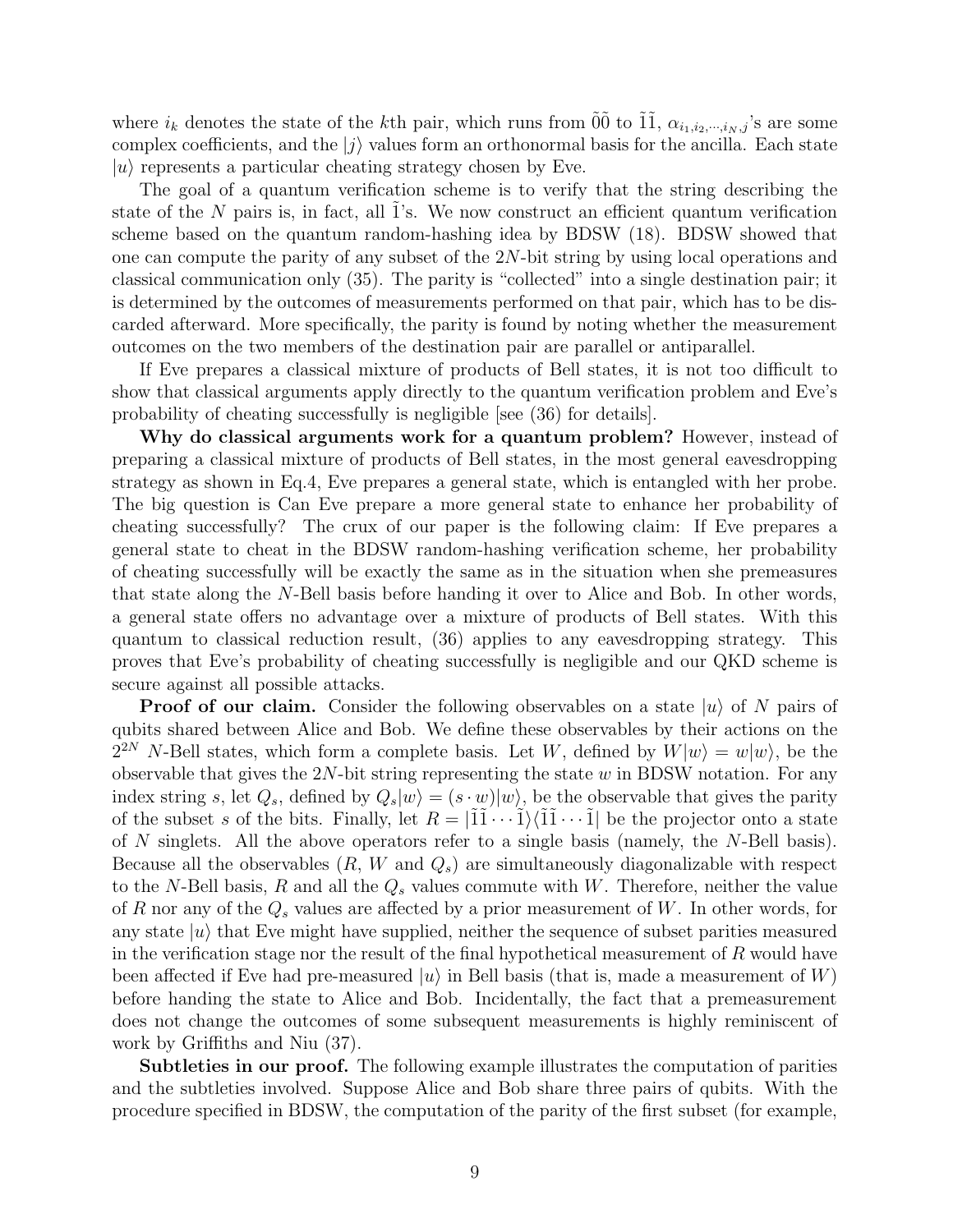$s_1 = 001101$ ) can be done by the circuit diagram shown in Fig. 1A. The parity is collected into a single pair and is determined by whether that pair gives a parallel or antiparallel outcome when both members are measured along the z axis.

The computation itself, up to phases, performs a permutation on the space of all 2Nbit strings. After the computation, the measured pair is dropped from consideration, and only two pairs remain. The computation of the parity of the second subset (for example,  $s_2 = 1001$ ) by the BDSW procedure is shown in Fig. 1B. After the computation, another pair is measured and dropped from consideration. Therefore, only a single pair out of the original three is left after the computation of the two parities (for  $s_1$  and  $s_2$ ). A simple unitary description (10) of the overall computation is that it maps, up to phases, the state  $|111111\rangle$  to  $|101111\rangle$ . Suppose also that, on passing the verification test, Alice and Bob generate their secret key by measuring the remaining pair along the  $z$  axis, with an "up" for Alice's result meaning "0" and a "down" meaning "1".

A number of subtleties deserve careful discussions. First, as in the classical case, the choice of subsets can be announced only after Alice and Bob receive all of their quantum particles. So long as Eve does not know the subsets beforehand, her probability of cheating successfully is exponentially small (see supplementary material, available at www. sciencemag.org/feature/data/984035.shl) [that is, Supplementary Note 4 in this reprint version].

Second, during the computation of the parities of subsets, the state of the N pairs of qubits is transformed by a unitary transformation  $U_{s_1,s_2,\dots,s_m}$ , which depends on the subsets  $s_i$ . But would that unitary transformation  $U_{s_1,s_2,\cdots,s_m}$  somehow spoil our reduction argument from a quantum to classical verification? Fortunately, the answer is "no". Despite the apparent complexity of the parity computation procedure, the bottom-line answer that Alice and Bob obtain is simply the parities (that is, the eigenvalues of the operators  $Q_s$ 's of their choice). Therefore, the verification test proves that, for any general cheating strategy by Eve that passes the test with a probability of at least  $2^{-r}$ , the conditional fidelity of the state before the parity computation as N singlets,  $|\tilde{1}\tilde{1} \cdots \tilde{1}\rangle$ , is  $1 - O(2^{-(m-r)})$ . Consequently, the state after the parity computation will, with the same fidelity, be  $U_{s_1,s_2,\dots,s_m}|\tilde{1}\tilde{1}\cdots\tilde{1}\rangle$ .

Third, in our quantum verification procedure, Alice and Bob have to disclose all their measurement outcomes in a public channel. For each measured pair, there are four possible outcomes, " $\downarrow$ ", " $\downarrow$ ", " $\uparrow$ " and " $\downarrow \downarrow$ ", thus resulting in two bits of information. This is more than the one-bit (0 or 1) parity information. Now, the question is Can Eve somehow benefit from this additional information? The answer is "no" (this discussion is available at www. sciencemag.org/feature/data/984035.shl) [that is, Supplementary Note 5 in this reprint version]. Finally, the issue of a quantum Trojan horse attack is addressed in (21). This completes our proof of security of QKD.

Discussion. An important idea behind our quantum to classical reduction is that a quantum mechanical experiment has a classical interpretation whenever observables that refer to only one basis (the N-Bell basis in our case) are considered. The fine-grained measurement operators by Alice and Bob along the three random bases do not commute with the Bell-basis projection operators. However, Alice and Bob base their decision on whether to accept the alleged singlets not on those fine-grained measurement results but on the coarse-grained (parallel or antiparallel) ones. Those coarse-grained operators all commute with a complete von Neumann measurement along the Bell basis (38).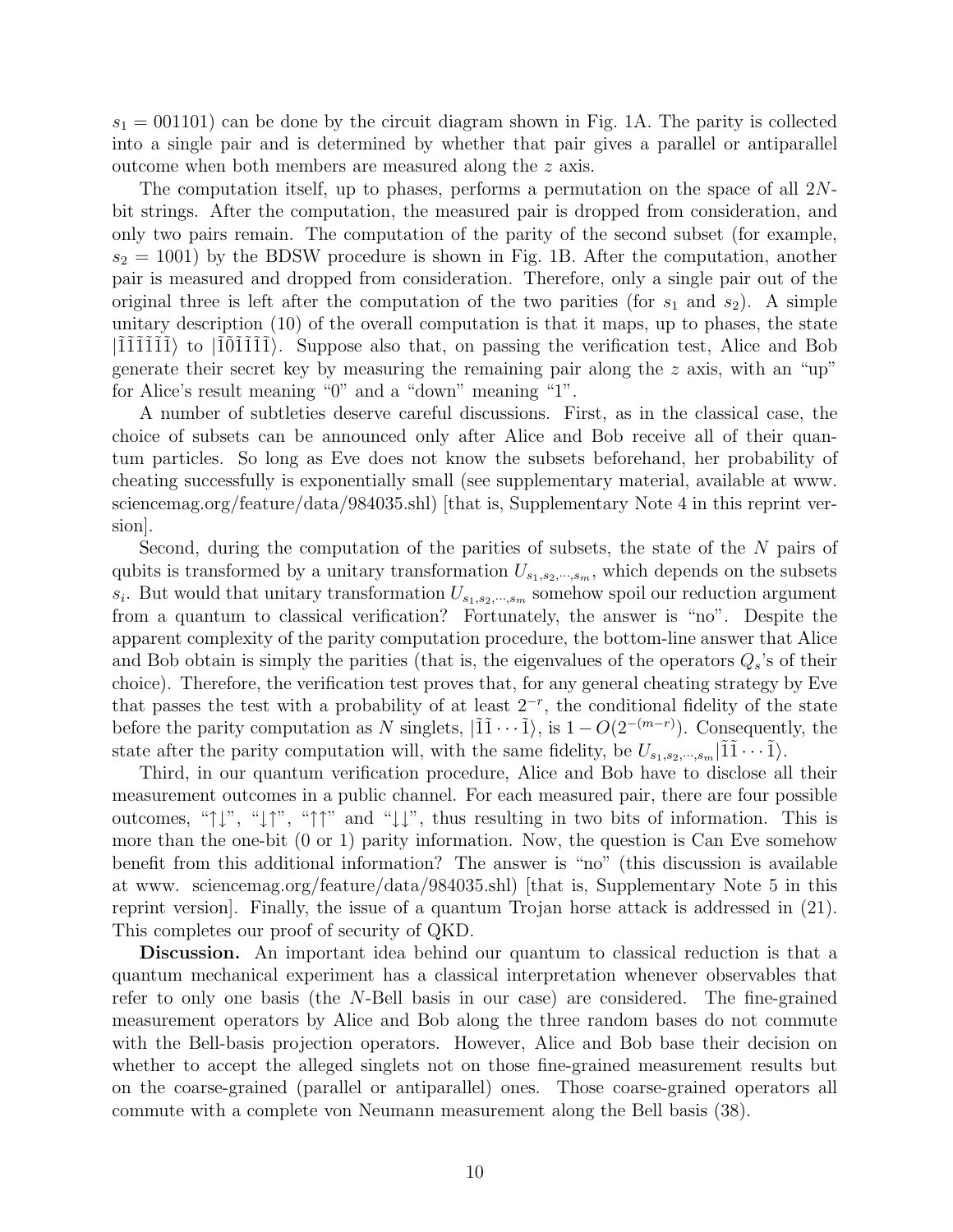Our quantum to classical reduction technique is a powerful tool of widespread applications. It guarantees that one can apply standard results in the classical world (such as probability theory and statistics theory) to the original quantum problem without leading to fallacies. In effect, this means the extension of classical statistical theory to quantum mechanics, resulting in a quantum statistical theory. To illustrate this point, we give two other examples of applications of our quantum to classical reduction result . (i) Suppose two distant observers share  $N$  pairs of qubits, and estimate the number of singlets in those  $N$ pairs. By the number of singlets, we mean the expected number of "yes" answers if a singlet or triplet measurement was made on each pair individually. (ii) Under the assumption that signal carries are perfect single photons, put a probabilistic bound on an eavesdropper's information in BB84 as a function of the error rates of the sampled photons. (These examples are discussed at www. sciencemag.org/feature/data/984035.shl.) [That is, Supplementary Note 6 in this reprint version.]

The second example gives us a quantitative statement on the trade-off between information gain and disturbance (39). This is a strong result to a notoriously difficult problem because (i) the bound applies not merely to a strategy in which Eve couples a probe to each signal particle but to any information extraction strategy that is consistent with quantum mechanics and (ii) the bound can be derived by a random sampling of a small subset. In other words, a concrete experimental random-sampling procedure (rather than an abstract mathematical equation with little physical meaning) is presented here (40).

Finally, let us return to QKD itself. Although we have focused on the case when Alice and Bob receive allegedly good EPR pairs from Eve, our proof of security of QKD also applies to the case when Alice sends qubits (rather than halves of EPR pairs) to Bob. Consider the following situation. Alice prepares N EPR pairs in her laboratory. She then chooses the subsets for parity determination beforehand and performs all the computations and measurements on her halves of the N EPR pairs in her own laboratory before sending out the other halves to Bob. After Alice's measurements, the subsystem that she sends to Bob is in a pure state; that is, qubits rather than halves of EPR pairs are sent to Bob. However, because Alice's operation is local, it must commute with Eve's eavesdropping operator. Therefore, this qubit-based scheme must be as secure as the original EPR-based scheme. (Just as in the EPR-based case, it is of the utmost importance for Alice to withhold information on the choice of subsets for the parity determination until Bob acknowledges the receipt of quantum transmission. Otherwise, Eve can cheat easily.)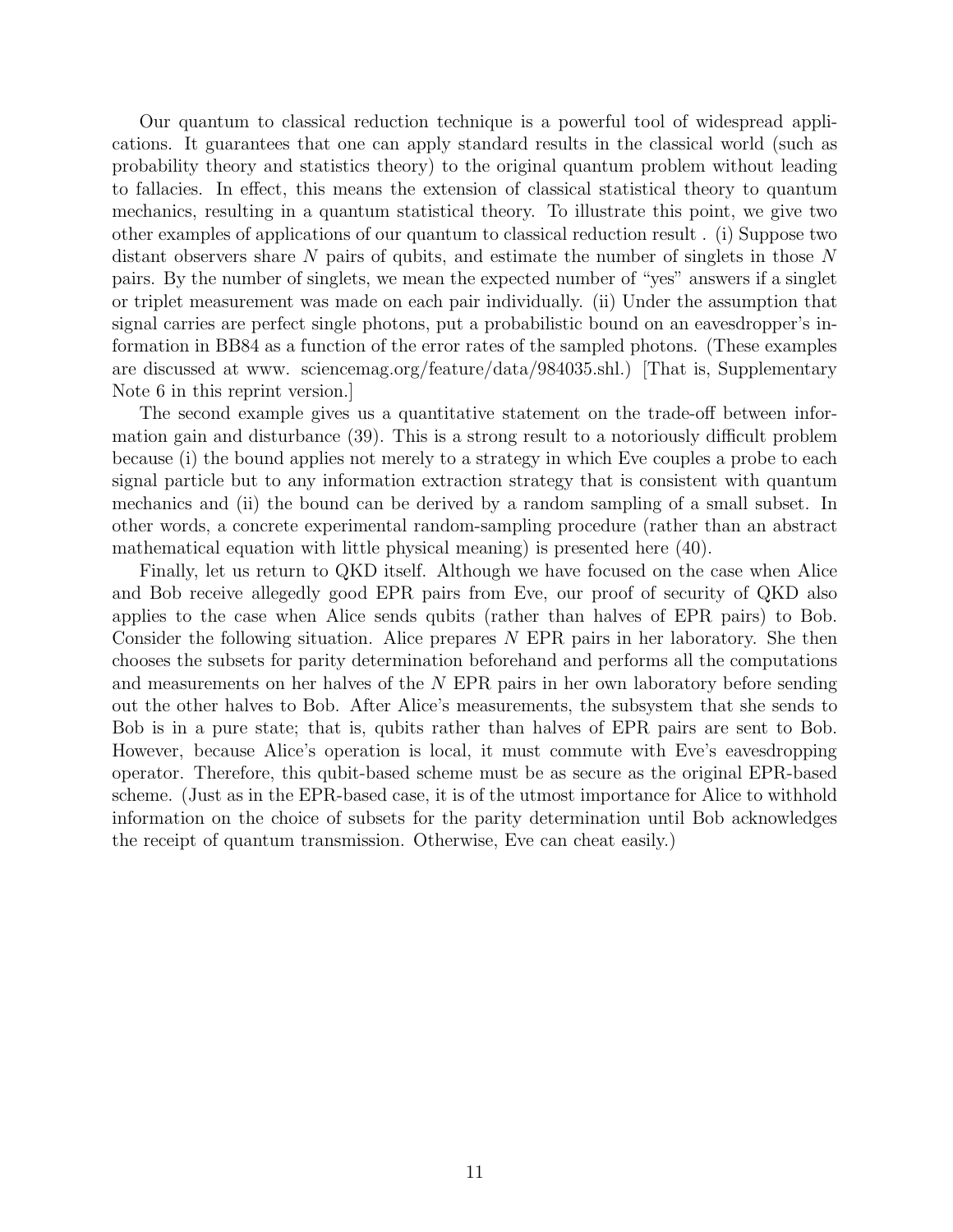### REFERENCES

- <span id="page-11-0"></span>[1] The idea of quantum cryptography was first proposed by S. Wiesner around 1970 but remained unpublished until 1983 [ S. Wiesner, *SIGACT News* 15 (no. 1), 78 (1983)]. Wiesner proposed quantum money and multiplexing channel (essentially one-out-of-two oblivious transfer) but not QKD per se.
- [2] C. H. Bennett and G. Brassard, in *Proceedings of the IEEE International Conference on Computers, Systems, and Signal Processing* (IEEE Press, New York, 1984), pp.175-179.
- [3] A. K. Ekert, *Phys. Rev. Lett.* 67, 661 (1991).
- [4] H.-K. Lo, S. Popescu, and T. Spiller *Introduction to Quantum Computation and Information* (World Scientific, Singapore, 1998).
- [5] For a review on quantum cryptography, see, for example, H.-K. Lo, in (4), p. 76-119.
- [6] W. K. Wootters and W. Zurek, *Nature* 299, 802 (1982); D. Dieks, *Phys. Lett. A* 92, 271 (1982).
- [7] P. D. Townsend, *Electron. Lett.* 30, 809 (1994); A. Muller, H. Zbinden, N. Gisin, *Europhys. Lett.* 33, 335 (1996); R. J. Hughes, G. G. Luther, G. L. Morgan, C. G. Peterson, C. Simmons, in *Advances in Cryptology: Proceedings of CRYPTO'96*, vol. 1109 of *Lecture Notes in Computer Science,* N. Kobiltz, Ed. (Springer-Verlag, Berlin, 1996), pp. 329-342. For a review, see, for example, H. Zbinden, in (4), p. 120-142.
- [8] G. Brassard and C. Crépeau, *SIGACT News* **27** (no. 3), 13 (1996).
- [9] G. Brassard, C. Cr´epeau, R. Jozsa, D. Langlois, in *Proceedings of the 34th annual IEEE Symposium on the Foundation of Computer Science* (IEEE Computer Society Press, Los Alamitos, CA, 1993), pp. 362-371, and references cited therein.
- [10] For the impossibility of bit commitment, see the following: D. Mayers, Los Alamos e-Print archive (available at<http://xxx.lanl.gov/abs/quant-ph/9603015>); H.-K. Lo and H. F. Chau, *Phys. Rev. Lett.* 78, 3410 (1997); D. Mayers, *ibid.,* p. 3414; H.-K. Lo and H. F. Chau, *Physica D*, 120, 177 (1998). For the impossibility of other schemes, including one-out-of-two oblivious transfer, see H.-K. Lo, *Phys. Rev. A* 56, 1154 (1997). For a review, see, for example, H. F. Chau and H.-K. Lo, *Fort. de Phys.* 46, 507 (1998) ; (5).
- [11] J. S. Bell, *Physics* 1, 195 (1964); [reprinted in *Quantum Theory and Measurement,* J. A. Wheeler and W. H. Zurek, Eds. (Princeton Univ. Press, Princeton, 1983), pp.403-408]; A. Einstein, B. Podolsky, N. Rosen, *Phys. Rev.* 47, 777 (1935) [reprinted in *Quantum Theory and Measurement,* J. A Wheeler and W. H. Zurek, Eds. (Princeton Univ. Press, Princeton, 1983), pp. 138-141].
- [12] C. H. Bennett, F. Bessette, G. Brassard, L. Salvail, J. Smolin, *J. Cryptol.* 5, 3 (1992); N. L¨utkenhaus, *Phys. Rev. A* 54, 97 (1996); C. H. Bennett, T. Mor, J. A. Smolin, *ibid.,* p. 2675; C. A. Fuchs, N. Gisin, R. B. Griffiths, C.-S. Niu, A. Peres, *ibid.,* p. 1163  $(1997)$ ; R. B. Griffiths and C.-S. Niu,  $ibid.$ , p.1173; N. Lütkenhaus and S. M. Barnett, Los Alamos e-Print archive (available at<http://xxx.lanl.gov/abs/quant-ph/9711033>).
- [13] E. Biham and T. Mor, *Phys. Rev. Lett.* 78, 2256 (1997); E. Biham, M. Boyer, G. Brassard, J. van de Graaf, T. Mor, Los Alamos e-Print archive (available at <http://xxx.lanl.gov/abs/quant-ph/9801022>).
- [14] D. Deutsch *et al.*, *Phys. Rev. Lett.* 77, 2818 (1996); D. Deutsch *et al.*, *ibid.* 80, 2022 (1998).
- [15] D. Mayers, in *Advances in Cryptology: Proceedings of CRYPTO'95*, vol. 963 of *Lecture*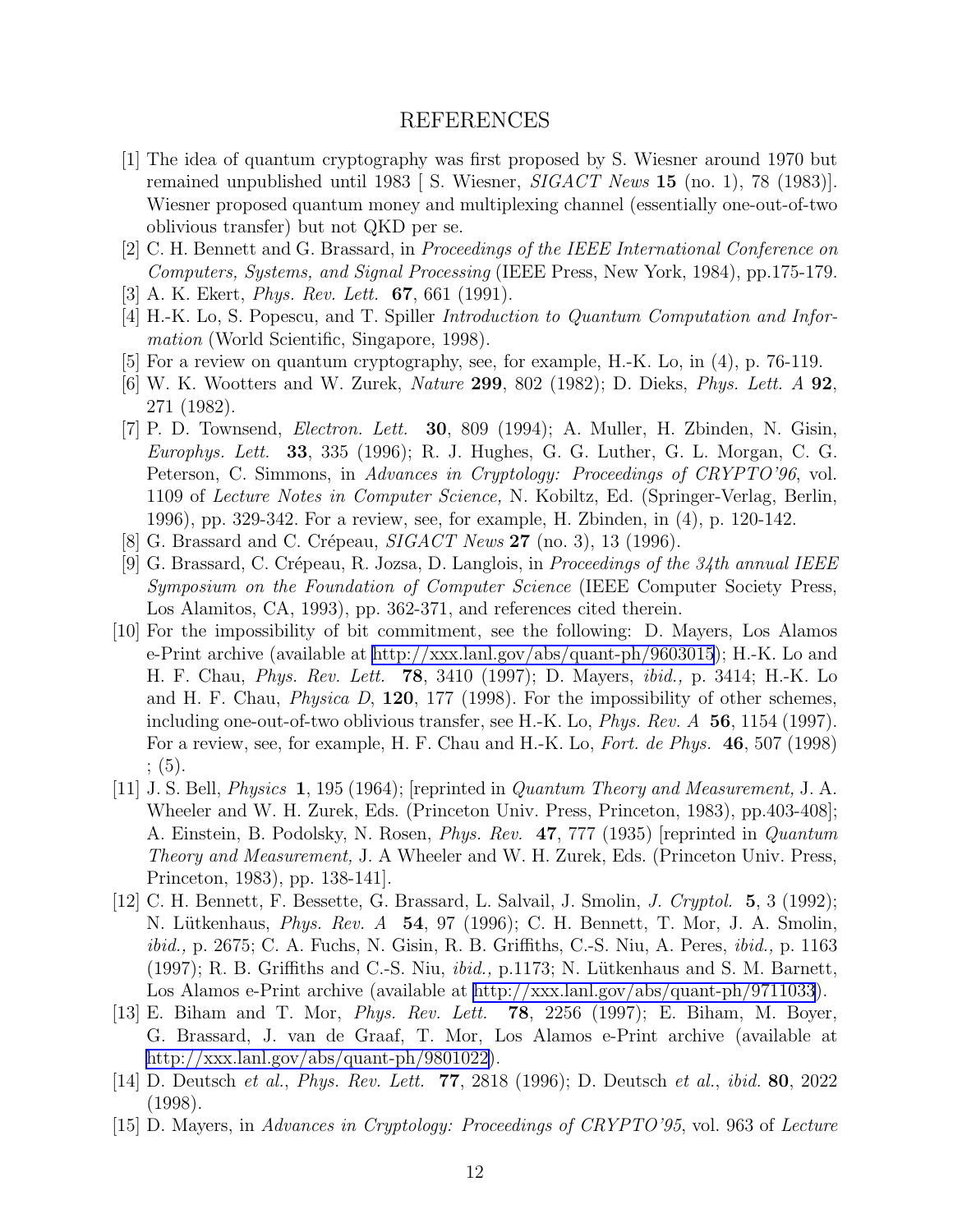<span id="page-12-0"></span>*Notes in Computer Science,* D. Coppersmith, Ed. (Springer-Verlag, Berlin, 1995), pp. 124-135; in *Advances in Cryptology: Proceedings of CRYPTO'96*, vol. 1109 of *Lecture Notes in Computer Science,* N. Koblitz, Ed. (Springer-Verlag, Berlin, 1996), pp. 343- 357.

- [16] In some applications, a nonnegligible amount of information leakage to Eve can be disastrous. The following example is due to J. Smolin (41). If a key is used in a so-called one-time pad to encrypt a president's order which ends with the password for launching a nuclear missile, an adversary who is aware of the structure of the message will, in principle, be able to steal the password.
- [17] The goal of making Eve's expected information small conditional only on passing the test, is generally unattainable. One must include the proviso: for any eavesdropping strategy with a nonnegligible chance of success.
- [18] C. H. Bennett, D. P. DiVincenzo, J. A. Smolin, W. K. Wootters, *Phys. Rev. A* 54, 3824 (1996).
- [19] D. Mayers, Los Alamos e-Print archive (available at [http://xxx.lanl.gov/abs/quant](http://xxx.lanl.gov/abs/quant-ph/9802025)[ph/9802025](http://xxx.lanl.gov/abs/quant-ph/9802025)), version 4.
- [20] D. Mayers and A. Yao, in *Proceedings of 39th Annual Symposium on Foundations of Computer Science* (IEEE Computer Society Press, Los Alamitos, CA, 1998), pp. 509-515 [also available at Los Alamos e-Print archive (available at <http://xxx.lanl.gov/abs/quant-ph/9809039>)].
- [21] A big worry in cryptography is the Trojan horse attack. Any untrusted material received from an open channel poses serious security risks. As J. Smolin has often remarked (41), it is even conceivable that a robot is hidden in the received material and that it pops out to find and disclose secrets to adversaries. It is not just that the Trojan horse might leak information once it is in Bob or Alice's laboratory. One might think that this problem could be eliminated by simply shielding the laboratory very well or that such shielding is , in fact, assumed anyway in cryptographic protocols. The real problem is that the Trojan horse pretends to be real EPR pairs when Alice and Bob do their testing but behaves differently when they generate key, thus causing them to leak the information themselves. This worry is not unfounded because it is notoriously difficult to prepare almost perfect EPR pairs. [See (20) for a related discussion.] Real quantum systems often contain other degrees of freedom which are ignored in quantum computation. One might wonder if Eve could perform a quantum Trojan horse attack by hiding robots in (the hidden Hilbert space dimensions of) the quantum systems received by Alice and Bob. This would certainly make a rigorous proof of security of QKD based on imperfect sources impossible. Our answer is the following proposition. *Proposition 1.*As long as there is no security risk for Alice and Bob to receive untrusted classical messages, quantum Trojan horse attack can be foiled. *Remark.* Before we present our proof, notice that the assumption that there is no security risk in receiving classical messages is most reasonable because Eve can always send classical messages to Alice and Bob in a "man-in-the-middle" attack during a classical authentication process. If Alice and Bob could not afford to receive any untrusted classical message, the whole enterprise of cryptography would be hopeless. *Proof:* Instead of receiving any untrusted quantum system directly from an open quantum channel, a user (say Bob) demands that the state of the system must be converted into classical messages via teleportation (30) right at his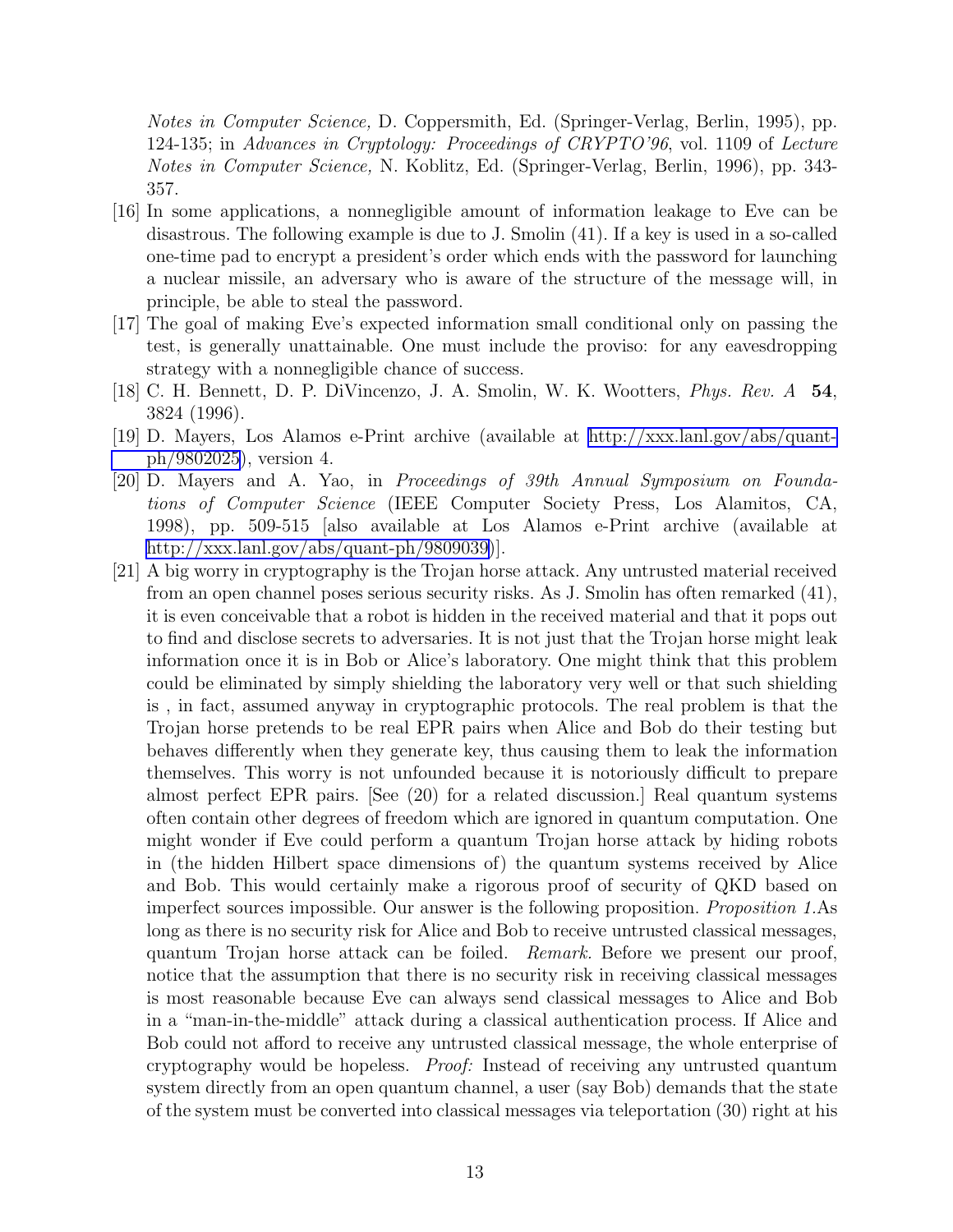<span id="page-13-0"></span>doorstep. More concretely, Bob prepares trusted EPR pairs in his laboratory and sends one member of each pair to his untrusted representative Robert, who is working in an insecure area just outside his laboratory, when the untrusted quantum data (potentially a Trojan horse) is waiting. Robert teleports the nominal state of the untrusted system (that is, the state in its nonclandestine variables) into Bob's laboratory. In other words, Bob conveys the untrusted quantum state into his laboratory by means of trusted EPR pairs and untrusted classical messages. Now assuming that there is no security risk in receiving classical messages, Bob can safely receive those classical messages and use them to reconstruct the original quantum state. Teleportation provides an exact counting of the effective dimensions of the Hilbert space because each qubit requires two classical bits to teleport. Therefore, there is no hidden Hilbert space to worry about in the reconstructed quantum system. This conclusion is valid even if the original EPR pairs prepared by Bob do contain hidden dimensions.

- [22] S. J. van Enk, J. I. Cirac, P. Zoller, *Phys. Rev. Lett.* 78, 4293 (1997); J. Preskill, *Proc. R. Soc. London A* 454, 385 (1998); J. I. Cirac, A. K. Ekert, S. F. Huelga, C. Macchiavello, Los Alamos e-Print archive (available at<http://xxx.lanl.gov/abs/quant-ph/9803017>).
- [23] H.-J. Briegel, W. D¨ur, S. J. van Enk, J. I. Cirac, P. Zoller, *Philos. Trans. R. Soc. London Ser. A* 356, 1713 (1998); H.-J. Briegel, W. D¨ur, J. I. Cirac, P. Zoller, *Phys. Rev. Lett.* 81, 5932 (1998); W. D¨ur, H.-J. Briegel, J. I. Cirac, P. Zoller, *Phys. Rev. A* 59, 169 (1999).
- [24] P. W. Shor, in *Proceedings of the 37th Symposium on Foundations of Computer Science* (IEEE Computer Society Press, Los Alamitos, CA, 1996), pp. 56-65.
- [25] A. Yu. Kitaev, *Russ. Math. Surv.* 52, 1191 (1997); D. Aharonov and M. Ben-Or, in *Proceedings of the 29th Annual ACM Symposium on the Theory of Computing*, (ACM Press, New York, 1998), pp. 176-188; E. Knill, R. Laflamme, W. Zurek, *Science* 279, 342 (1998); for a review, see, for example, J. Preskill, in (4), pp. 213-269.
- [26] For instance, in the study of standard  $P/M$  schemes such as BB84 (2), one often assumes that the signal carriers are perfect single photons. Unfortunately, producing almost perfect single-photon pulses is beyond current technology, and dim coherent light pulses with a Poisson distribution in the number of photons are often used instead. The attenuation of an optical fiber is also large (say  $0.35 \text{ dB/km}$ ), and detector efficiencies are far from perfect. Therefore, rather surprisingly, in an actual experimental implementation of polarization-coding BB84 over a significant distance (say 40km), Eve may, in principle, break the system by a generalized beamsplitting attack. The key point is that, many of the signals contain more than one photons and as such Eve is allowed to make copies (details are available at<http://xxx.lanl.gov/abs/quant-ph/984035.shl>) [that is, Supplementary Note 1 in this reprint version]. For short-distance applications, the relevance of such an attack remains an important subject for future investigations. In summary, standard theoretical security analyses on BB84 do not apply to most real-life experimental systems to date.
- [27] A qubit is simply a two-level quantum system. It plays the role of a fundamental unit of quantum information, just like a bit in classical information.
- [28] Alice and Bob share R EPR pairs and they generate a key by measuring these pairs along any common axis. If the fidelity of their pairs is high (that is,  $\langle R \text{ singlets} | \rho | R \text{ singlets} \rangle >$  $1-2^{-k}$  for a sufficiently large k), then Eve's information on the final key will be bounded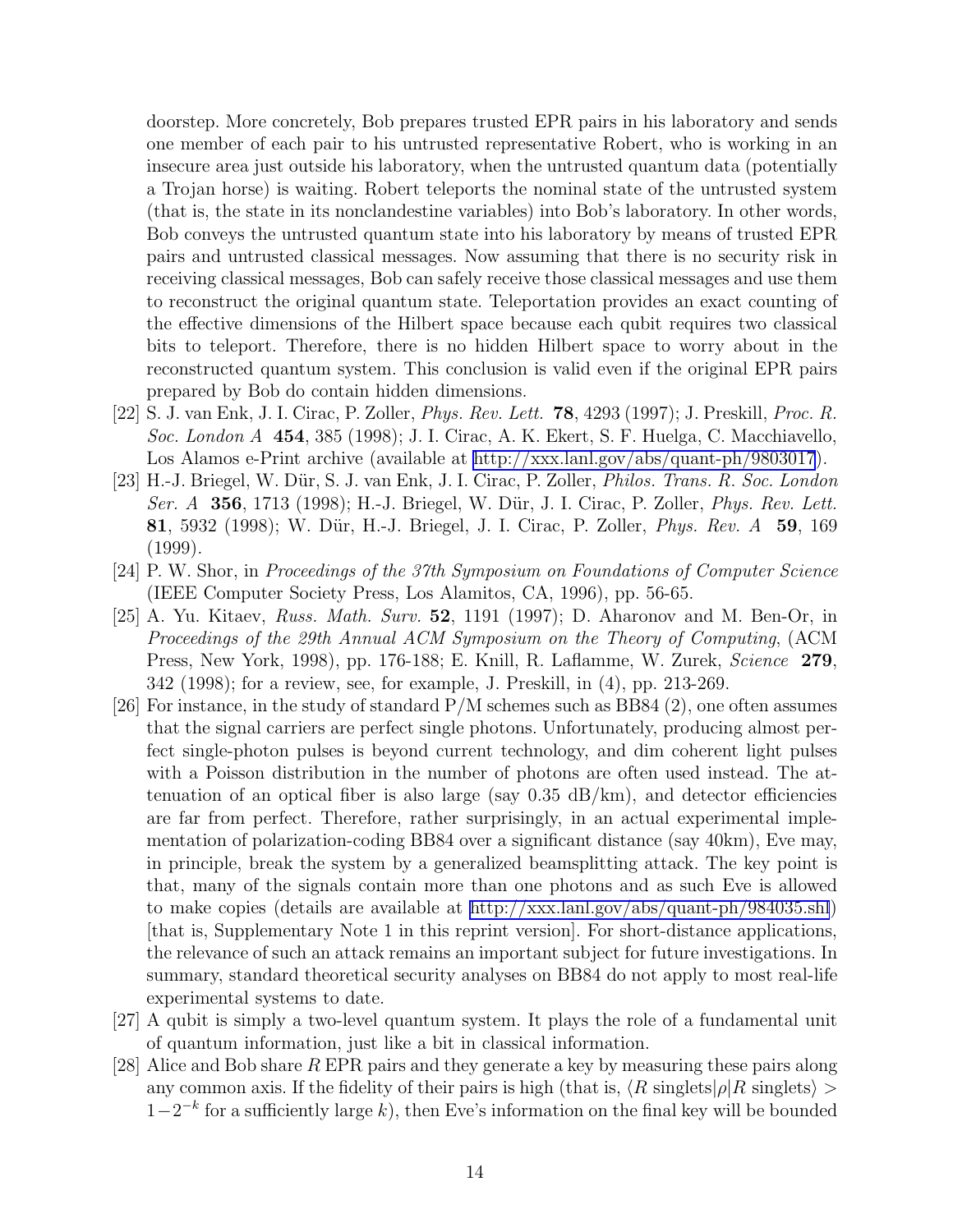by  $2^{-c} + O(2^{-2k})$  where  $c = k - \log_2(2R + k + \frac{1}{\log_e})$  $\frac{1}{\log_e 2}$ ). In other words, Eve's information (more precisely, mutual information with the final key) is exponentially small as a function of k. This result follows directly from two lemmas (see discussion, available at [http://xxx.lanl.gov/abs/quant-ph/984035.shl\)](http://xxx.lanl.gov/abs/quant-ph/984035.shl) [that is, Supplementary Note 2 in this reprint version].

- [29] P. W. Shor, *Phys. Rev. A* 52, 2493 (1995); A. M. Steane, *Phys. Rev. Lett.* 77, 793 (1996).
- [30] C. H. Bennett *et al.*, *Phys. Rev. Lett.* 70, 1895 (1993).
- [31] Here, we assume that the error rate per unit length varies smoothly along the channel. For example, the errors for different parts of the channel are almost independent.
- [32] The decomposition of the quantum state into the tensor product of the logical qubits and ancillary qubits is a mathematical one. In the actual physical system, the state of the logical qubits is delocalized among all physical qubits. Such a delocalization is necessary for both error correction and fault-tolerant computation. See, for example, A. Peres, Los Alamos e-Print archive (available at<http://xxx.lanl.gov/abs/quant-ph/9609015>).
- [33] Efficient quantum error correcting schemes exist for reducing the error rate to an exponentially small amount (see discussion, available at [http://xxx.lanl.gov/abs/quant](http://xxx.lanl.gov/abs/quant-ph/984035.shl)[ph/984035.shl\)](http://xxx.lanl.gov/abs/quant-ph/984035.shl) [that is, Supplementary Note 3 in this reprint version].
- [34] Such an " $(N-m)$ -singlets-or-not" measurement can be performed if Alice and Bob bring the two halves of each EPR pair together to perform a measurement along a Bell basis. This is a very subtle point because such a Bell measurement is not actually performed and, indeed, could not be performed without bringing the two halves together. Successful cheating thus means that the actual verification test is passed, but a hypothetical second test of bringing the remaining pairs back into the same laboratory and measuring them in Bell basis would fail (that is, some of the remaining  $N - m$  pairs are shown to be nonsinglets upon Bell measurements).
- [35] This is a surprising result because Bell basis vectors are highly entangled and yet only local operations and classical communication are allowed here. The local operations needed are simply single-qubit operations and bilocal exclusive OR. More specifically, the three types of operations used are (i) unilateral rotations by  $\pi$  rad, corresponding to  $\sigma_x$ ,  $\sigma_y$  and  $\sigma_z$ ; (ii) bilateral rotations by  $\pi/2$  rad; and (iii) bilateral application of the two-bit quantum exclusive OR (or controlled NOT). These basic operations plus local measurements and classical communication allow Alice and Bob to correct quantum errors using the one-way random-hashing scheme by BDSW. See (18) for details.
- [36] We can safely use classical probability theory to derive an explicit bound on Eve's information for any eavesdropping strategy that passes the verification test with a probability at least  $2^{-r}$  for some parameter  $r > 0$ . See also (17). Here we work in the approximation of reliable local quantum operations by Alice and Bob. However, this assumption can be relaxed without changing our essential conclusion. If all the original N pairs are singlets, the remaining  $N - m$  pairs must be singlets. Instead of computing the fidelity for the remaining  $N - m$  pairs to be  $N - m$  singlets, let us compute the fidelity for the original  $N$  pairs to be  $N$  singlets. This will give us a good enough bound on the fidelity. With any cheating strategy against the quantum verification scheme by Eve, let  $p_1$  be the total probability for the state of the N pairs to be N singlets under the measurement along the Bell basis. The case of N singlets, which happens with a prob-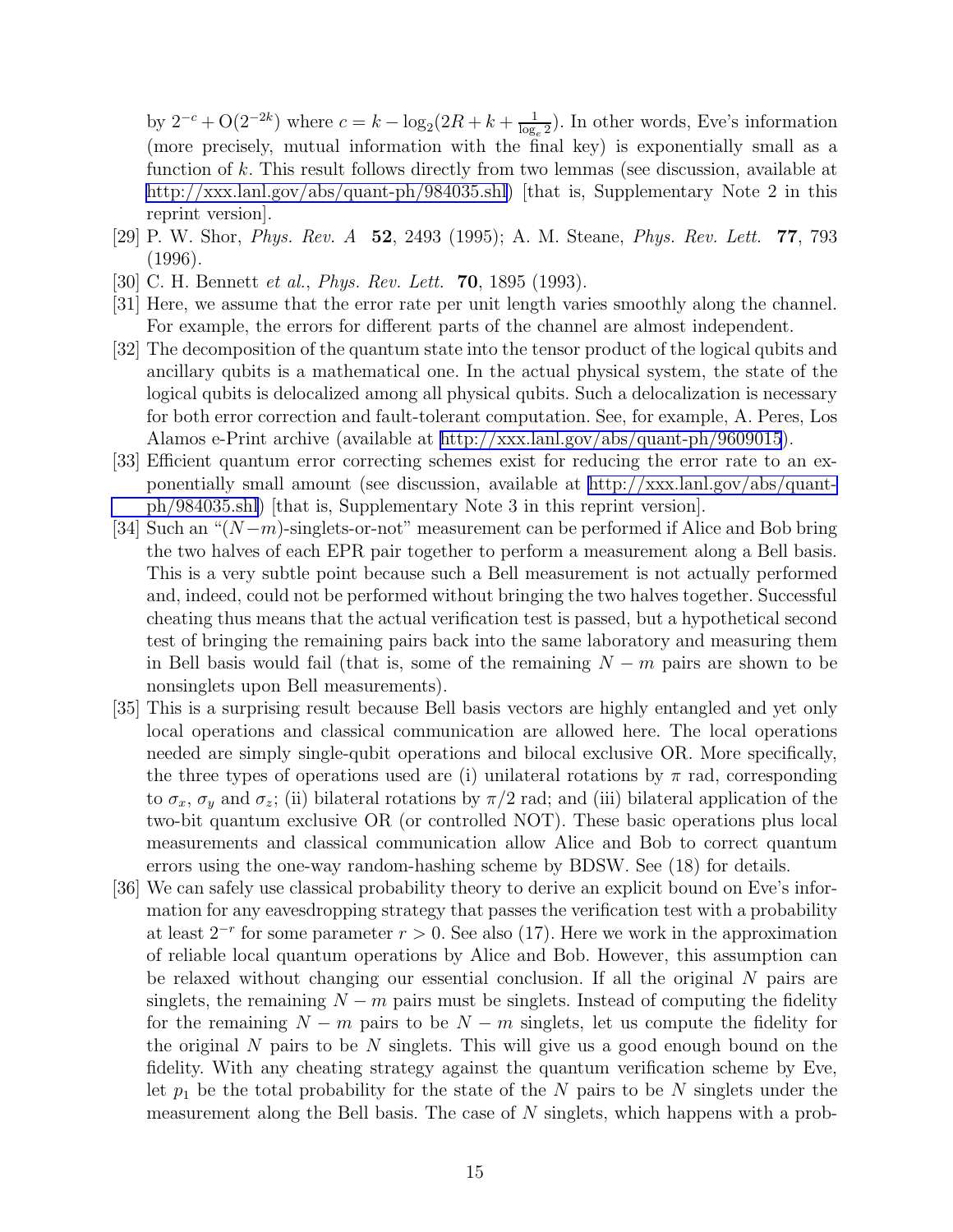ability  $p_1$ , will automatically pass the verification test. This case is perfectly fine and secure. What about the other case? Upon a random-hashing verification scheme that sacrifices m pairs, the other case (which happens with probability  $1 - p_1$ ) will pass a m-round random-hashing verification test with a conditional probability of, at most  $2^{-m}$ . Therefore, the probability that a strategy passes the verification test is given by

$$
P(\text{passing}) \le p_1 + 2^{-m}(1 - p_1) \le p_1 + 2^{-m}.\tag{5}
$$

Eve would be most interested in a cheating strategy that passes the test with a nonnegligible probability( say at least  $2^{-r}$  where we assume that  $0 < r \ll m$ ). Therefore, we demand that the probability

$$
P(\text{passing}) \ge 2^{-r}.\tag{6}
$$

Combining Eq. (5) and (6), we find that

$$
p_1 + 2^{-m} \ge 2^{-r}
$$
  
\n
$$
p_1 \ge 2^{-r} [1 - 2^{-(m-r)}].
$$
\n(7)

Conditional on passing the verification test, the fidelity of the  $N$  pairs as singlets is given by

$$
F' \ge \frac{p_1}{p_1 + 2^{-m}} \ge \frac{2^{-r} [1 - 2^{-(m-r)}]}{2^{-r} [1 - 2^{-(m-r)}] + 2^{-m}} = [1 - 2^{-(m-r)}]
$$
(8)

where Eq. (7) and the fact that  $\frac{p_1}{p_1+2^{-m}}$  is an increasing function of  $p_1$  have been used. By choosing a value of  $m$  that is substantially larger than  $r$ , the conditional fidelity can be made very close to 1. Therefore, given any parameter  $r$ , one can increase the conditional fidelity in Eq.  $(8)$  by increasing the number m of random parities computed. In summary, consider any eavesdropping strategy that passes an  $m$ -round randomhashing verification scheme with a probability at least  $2^{-r}$  (where  $m \gg r > 0$ ). From Eq.  $(8, \text{ upon passing the test, the conditional fidelity of the } N \text{ pairs as } N \text{ singlets is at } n$ least  $1-2^{-(m-r)}$ . From (28), this implies that Eve's information is exponentially small in  $m-r$ , more precisely,  $2^{-c}+O(2^{-2(m-r)})$ , where  $c=m-r-\log_2[2(N-m)+m-r+\frac{1}{\log_2}]$  $\frac{1}{\log_e 2}$ .

- [37] R. B. Griffiths and C.-S. Niu, *Phys. Rev. Lett.* 76, 3228 (1996).
- [38] Our classical argument applies to the N-Bell basis, whose basis vectors are highly entangled. It is perhaps surprising at first that the coarse-grained probabilities of a quantum mechanical experiment involving only local operations and classical communication can have a classical interpretation with respect to such a highly non-local basis. Put in another way, given the lesson from the EPR paradox, it is perhaps surprising that classical arguments can still be used to demonstrate that two distantly separated quantum subsystems are, in fact, highly quantum (that is, highly entangled).
- [39] C. A. Fuchs, *Fortschr. Phys.* 46, 535 (1998) and references cited therein.
- [40] Incidentally, our result also proves the security of quantum money proposed by Wiesner (1). Indeed, the proof for our second example can be used to derive a probabilistic bound on the entropy of the combined system consisting of the quantum banknote and the bank. Consequently, any double-spending strategy will almost surely fail in the verification step (as in BB84) done by the bank because this entropy will no longer be close to zero.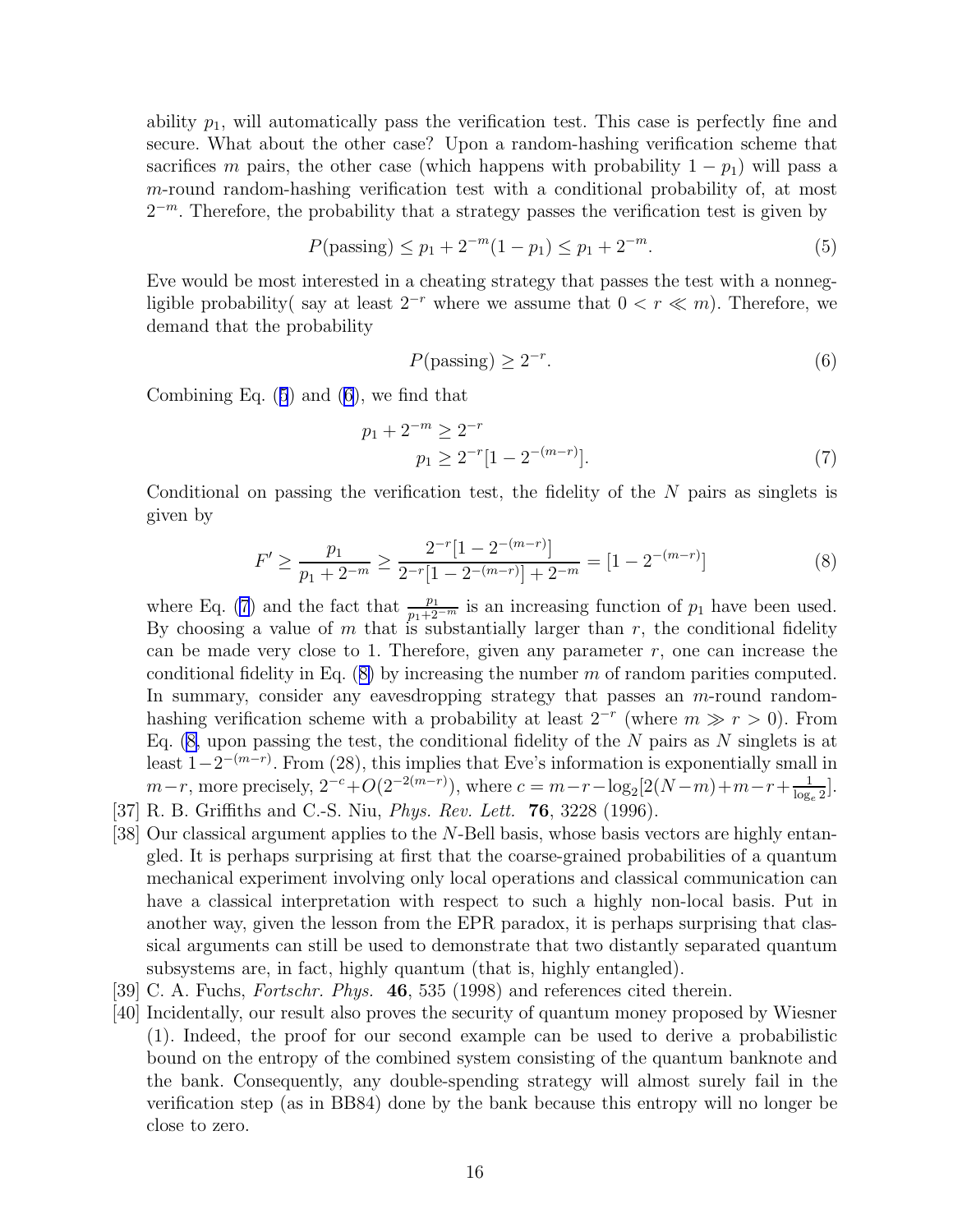- [41] J. Smolin, personal communication.
- [42] H.-K. Lo particularly thanks A. Ekert for pressing him to investigate the security of QKD. We thank numerous colleagues, including C. H. Bennett, G. Brassard, I. Chuang, D. P. DiVincenzo, C. A. Fuchs, N. Gisin, D. Gottesman, E. Knill, D. W. C. Leung, N. Lütkenhaus, D. Mayers, S. Popescu, J. Preskill, J. Smolin, T. Spiller, A. Steane, and A. C.-C. Yao for invaluable conversations and suggestions. Many helpful suggestions from an anonymous referee are gratefully acknowledged. H. F. Chau is supported by Hong Kong Government RGC grant HKU 7095/97P.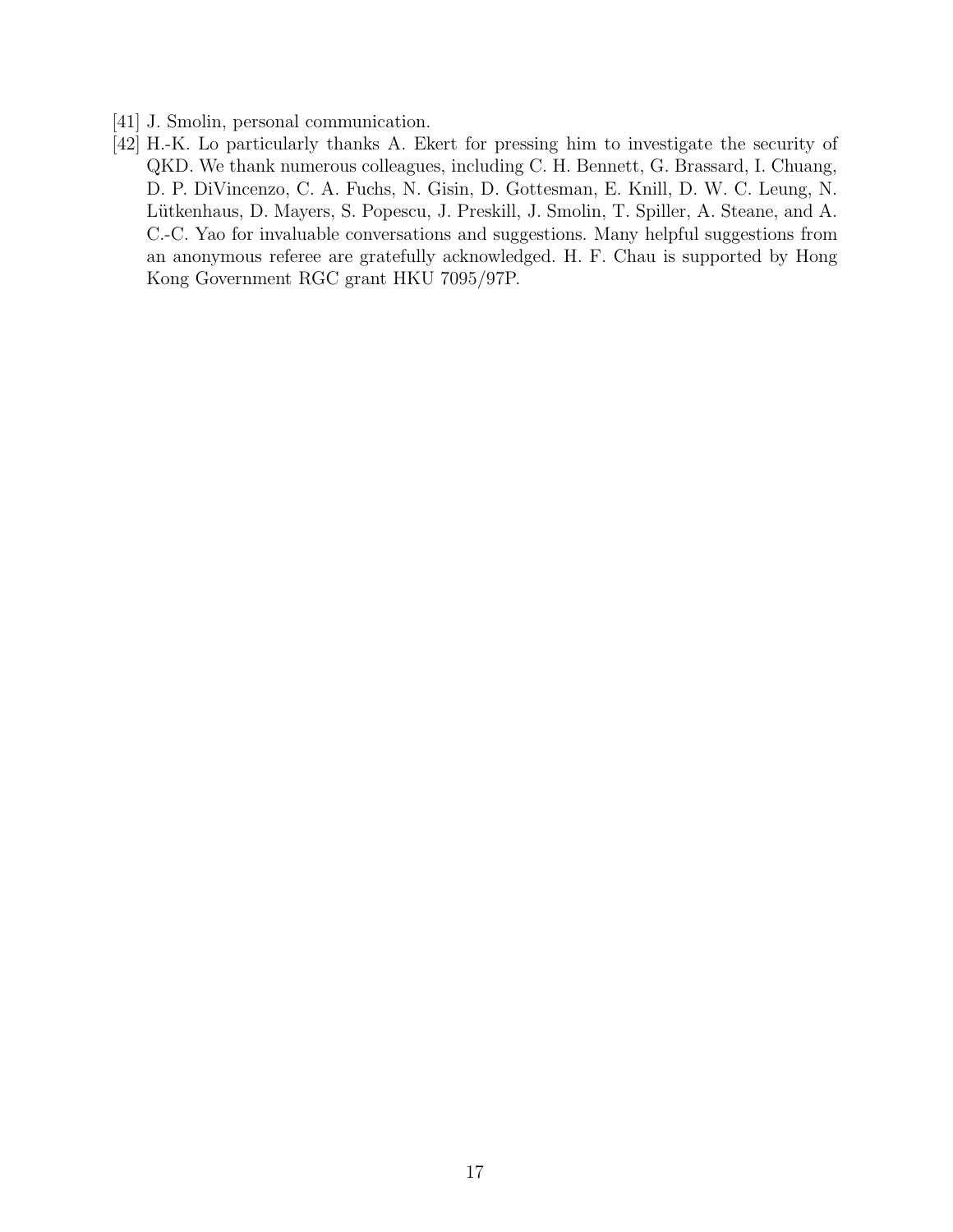### FIGURES



FIG. 1. A sample one-way hashing protocol used to determine  $s_1 \cdot x_1$  and  $s_2 \cdot x_2$  for an unknown three-Bell state. Following the convention of (18),  $B_x$  and  $B_y$  denote bilateral rotation of  $\pi/2$  along the x and y axis, respectively;  $\sigma_x$  denotes a unilateral rotation of  $\pi$  along the x axis; and the symbol •—<sup>⊕</sup> denotes a bilateral controlled NOT operation. <sup>M</sup> denotes a bilateral measurement.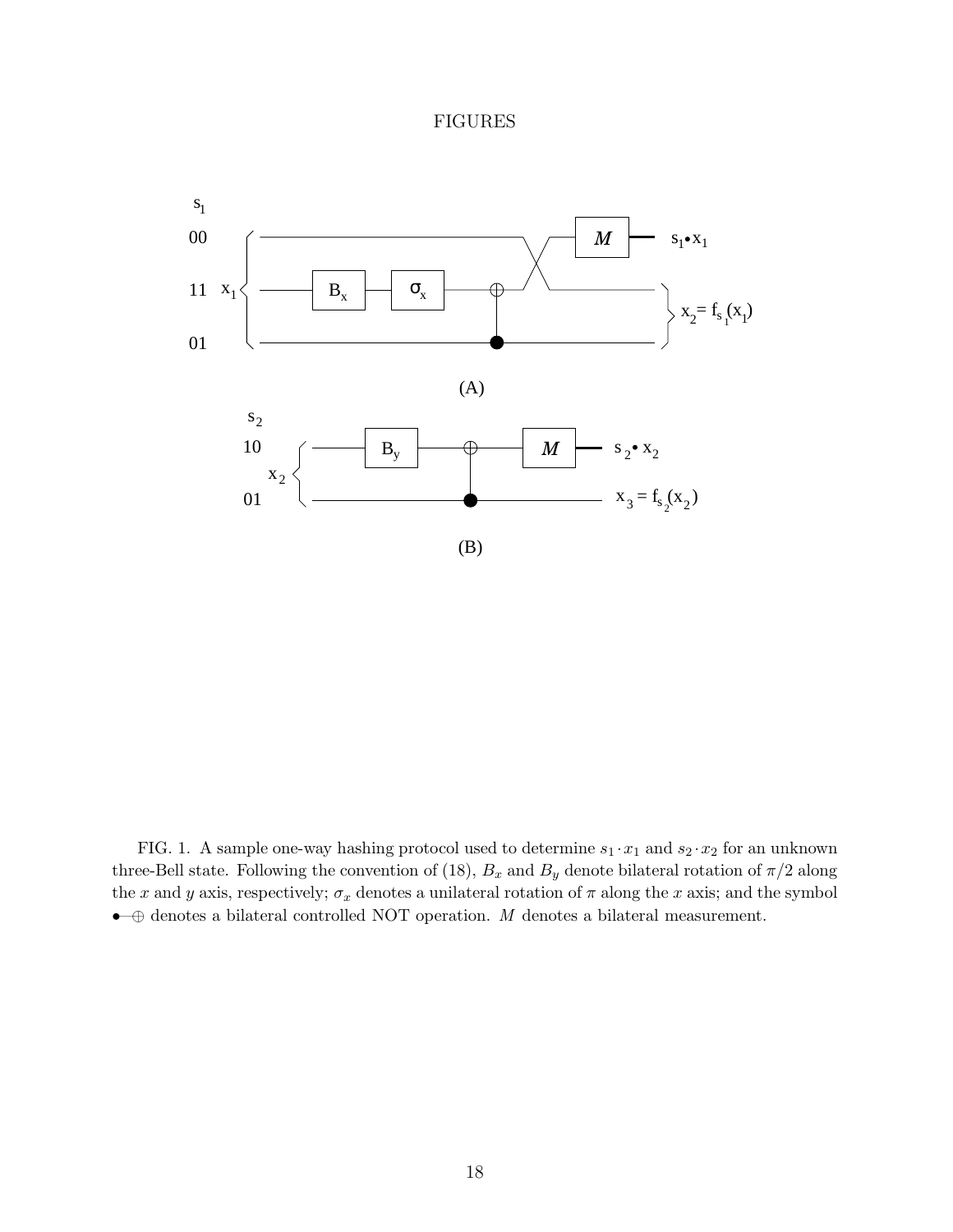#### Appendix: Refereed Supplementary Materials

#### *Supplementary Note 1:*

The beamsplitter attack has been discussed by C. H. Bennett, F. Bessette, G. Brassard, L. Salvail, and J. Smolin in Ref. [\[12](#page-11-0)]. Here we show that, even in the case of zero bit error rate (BER) in BB84, a generalized version of beamsplitter attack can break BB84 completely provided that the loss due to the quantum channel between Alice and Bob is sufficiently large. For ease of discussion, we consider a generalized beamsplitter attack, which has been brought to our attention by N. Lütkenhaus. Eve measures the photon number observable  $N$ of each pulse. If  $N$  is less than two, she keeps the signal herself and Bob receives nothing. If N is two or larger, she uses an ideal beamsplitter to take one photon out. She then resends the remaining photons to Bob via a *superior* channel so as to ensure that Bob still gets the same bit rate. [This is possible provided that the loss of the quantum channel between Alice and Bob is large enough.] Eve stores her photons and waits for the announcement of the polarization bases. As far as polarization is concerned, Eve has an exact copy of Bob's signals. Therefore, by measuring her own photons along the correct bases in BB84, she learns the polarizations of Bob's received photons and hence the key.

#### *Supplementary Note 2:*

*Lemma 1*: (High fidelity implies low entropy) If  $\langle R \text{ singlets} | \rho | R \text{ singlets} \rangle > 1 - \delta$  where  $\delta \ll 1$ , then the von Neumann entropy  $S(\rho) < -(1-\delta)\log_2(1-\delta) - \delta \log_2 \frac{\delta}{(2^{2R}-1)}$ .

*Proof:* If  $\langle R \text{ singlets} | \rho | R \text{ singlets} \rangle > 1 - \delta$ , then the largest eigenvalue of the density matrix ρ must be larger than 1 − δ, the entropy of ρ is, therefore, bounded above by that of  $\rho_0 = \text{diag } \{1-\delta, \frac{\delta}{(2^{2R}-1)}, \frac{\delta}{(2^{2R}-1)}, \cdots, \frac{\delta}{(2^{2R}-1)}\}.$  That is,  $\rho_0$  is diagonal with a large entry  $1-\delta$ and with the remaining probability  $\delta$  equally distributed between the remaining  $2^{2R} - 1$  possibilities. Q.E.D. possibilities.

*Lemma 2*: (Entropy is a bound to mutual information.) Given any pure state  $\phi_{AB}$  of a system consisting of two subsystems  $A$  and  $B$ , and any generalized measurements  $X$  and  $Y$ on A and B respectively, the entropy of each subsystem  $S(\rho_A)$  (where  $\rho_A = \text{Tr}_B |\phi_{AB}\rangle \langle \phi_{AB}|$ ) is an upper bound to the amount of mutual information between  $X$  and  $Y$ .

*Proof:* This is a corollary to Holevo's theorem (See A. S. Holevo, *Probl. Inf. Transm. (USSR)* **9**, 117 (1973).) Q.E.D.

#### *Supplementary Note 3:*

For instance, one can simply choose a block code of length  $k$  (say  $k = 7$ ) that can correct a single error to encode a single qubit repeatedly. In the first level of this concatenated coding scheme, the qubit is mapped into  $k$  qubits. In the second level of the coding, each of the k qubits is individually encoded into k qubits, resulting in  $k^2$  qubits altogether, so on and so forth. Let us assume that the errors for various elementary gates are independent and of order  $\epsilon$ . After the first level of encoding, all single errors can be corrected. Therefore, the effective error rate is of the order  $\epsilon^2$ . More generally, the effective error rate of the  $(L+1)$ -th level is related to that of the L-th level by  $\epsilon^{(L+1)} \sim (\epsilon^{(L)})^2$ . Consequently, one expects that  $\epsilon^{(L)} \sim \epsilon_0 \left(\frac{\epsilon}{\epsilon_0}\right)$  $\frac{\epsilon}{\epsilon_0}$ )<sup>2</sup> where  $\epsilon_0$  is some threshold value of the error rate. (See Eq. (36) of Preskill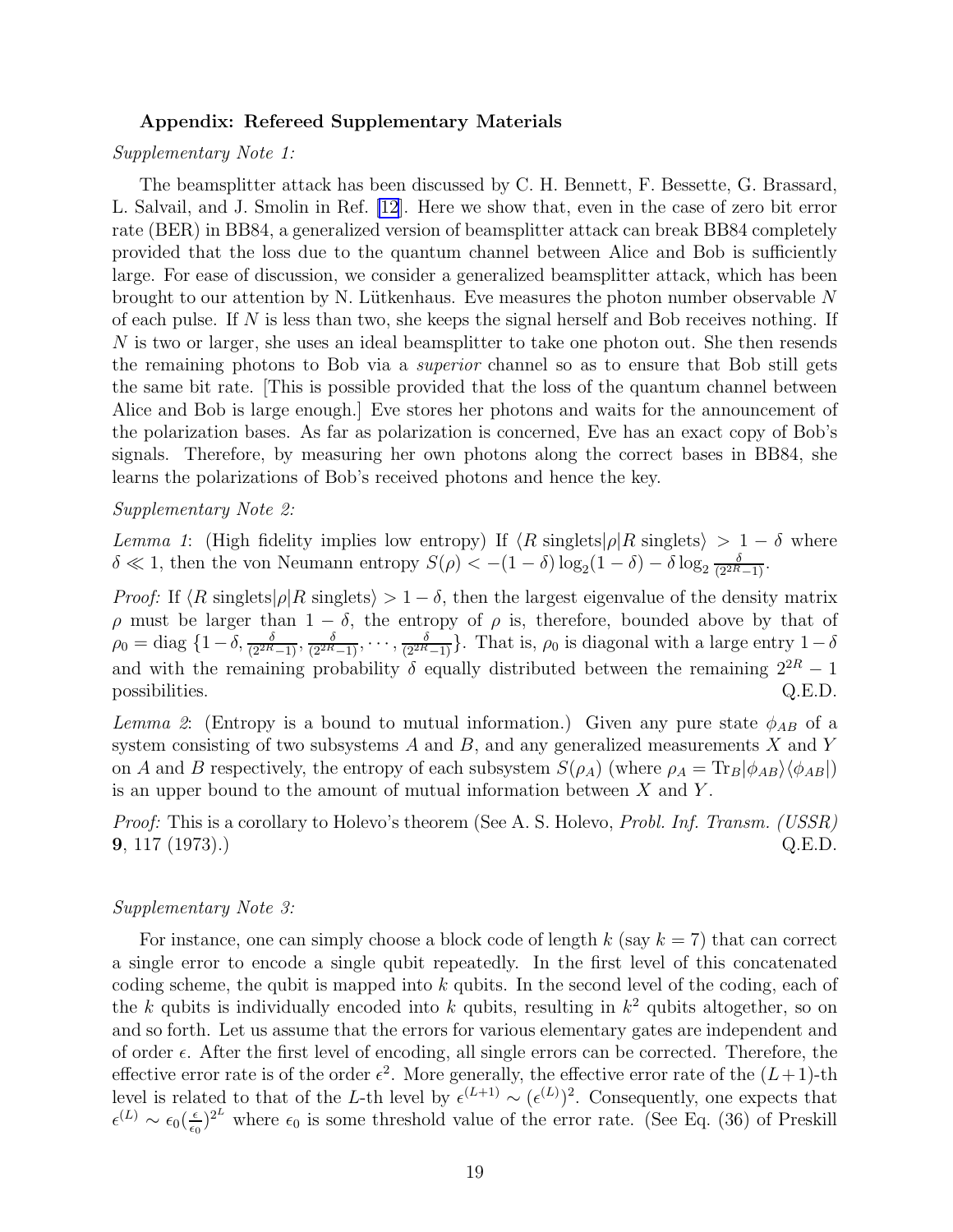in Ref. [\[25](#page-13-0)].) Therefore, the error rate becomes exponentially suppressed whenever a level is added.

#### *Supplementary Note 4:*

On the contrary, if Eve were to know the subsets beforehand, then similar to our discussion on classical random hashing, Eve could alway cheat successfully: In the above example, suppose Eve is told beforehand the subsets  $s_1$  and  $s_2$  and that Alice and Bob will generate their key by measuring their pair along  $z$ -axis. Then, Eve can cheat by finding out which cheating final state will pass the verification test and then following its evolution backwards in time to work out the initial state: Suppose Eve would like the value of the key to be "0". She observes that the final state  $|\tilde{1}011\rangle \otimes | \uparrow_z \downarrow_z \rangle = \frac{1}{\sqrt{2}}$  $\frac{1}{2}$ | $\tilde{1}\tilde{0}\tilde{1}\tilde{1}\rangle \otimes (|\tilde{1}\tilde{1}\rangle + |\tilde{0}\tilde{1}\rangle)$  will achieve her goal. Evolving it backwards in time, Eve finds that she needs to prepare the initial state √ 1  $\frac{1}{2}$ |ĨĨĨĨ)  $\otimes$  (|ĨĨ) - |ÕĨ)).

#### *Supplementary Note 5:*

The key point to note is that, starting with an N-singlet state  $|\tilde{1}\tilde{1}\cdots\tilde{1}\rangle$ , the parity computation will simply evolve it into another N-Bell state, up to a phase[[18\]](#page-12-0). Notice that the N pairs in such a final state are *not* entangled with one another. Therefore, if we consider the untested  $N - m$  pairs, they should be in a *pure* state. In fact, they will be in an  $(N - m)$ -Bell state, described by the density matrix,  $\text{Tr}_{\text{tested}}U_{s_1, s_2, \cdots, s_m} | \tilde{1}\tilde{1}\cdots\tilde{1} \rangle \langle \tilde{1}\tilde{1}\cdots\tilde{1} | U_{s_1, s_2, \cdots, s_m}^{\dagger}.$ 

Recall that, for any *effective* eavesdropping strategy (that is, one that passes the verification test with a probability  $\geq 2^{-r}$ , the fidelity of the initial state as N-singlets is very close to 1. By unitarity, the fidelity of the final state as  $U_{s_1,s_2,\dots,s_m}|\tilde{1}\tilde{1}\cdots\tilde{1}\rangle$  is also close to 1. Since fidelity does not decrease under tracing [See R. Jozsa, *J. Mod. Opt.* 41, 2315 (1994) for this property.], the fidelity of the subsystem of the untested pairs as  $\text{Tr}_{\text{tested}} U_{s_1, s_2, \cdots, s_m} | \tilde{1}\tilde{1} \cdots \tilde{1} \rangle \langle \tilde{1}\tilde{1} \cdots \tilde{1} | U_{s_1, s_2, \cdots, s_m}^{\dagger}$  is very close to 1.

As  $\text{Tr}_{\text{tested}} U_{s_1, s_2, \cdots, s_m} | \tilde{1} \tilde{1} \cdots \tilde{1} \rangle \langle \tilde{1} \tilde{1} \cdots \tilde{1} | U_{s_1, s_2, \cdots, s_m}^{\dagger}$  is a pure state, we can apply the argu-ment in note [\[28](#page-13-0)] to prove that the von Neumann entropy of those  $N - m$  untested pairs is very close to 0 and, hence, that the mutual information between those  $N - m$  pairs and the external universe (Eve plus tested pairs plus anything else) is exponentially small. Since the tested pairs are just part of the external universe, measurements on them do not really help.

#### *Supplementary Note 6:*

Here we give the key arguments for the reduction result in the two examples rigorously, but leave out the irrelevant detailed calculations based on classical statistical theory. In the first example, consider N pairs of qubits shared between Alice and Bob. Those pairs can be entangled with each other and also with the external universe, for example, an ancilla prepared by Eve. Suppose Alice and Bob would like to estimate the number of singlets. i.e., the expected number of "yes" answers if a singlet-or-not measurement were performed on each pair individually. This number can, in principle, be determined by Bell measurements if they bring the two halves together. However, Alice and Bob would like to perform local measurements and classical communication only. We argue that they can, nonetheless, estimate it accurately by the following method. They *randomly* pick m pairs and measure the two members of each pair along an axis chosen randomly from  $x, y$  and  $z$  axes. Then they publicly announce their outcomes.